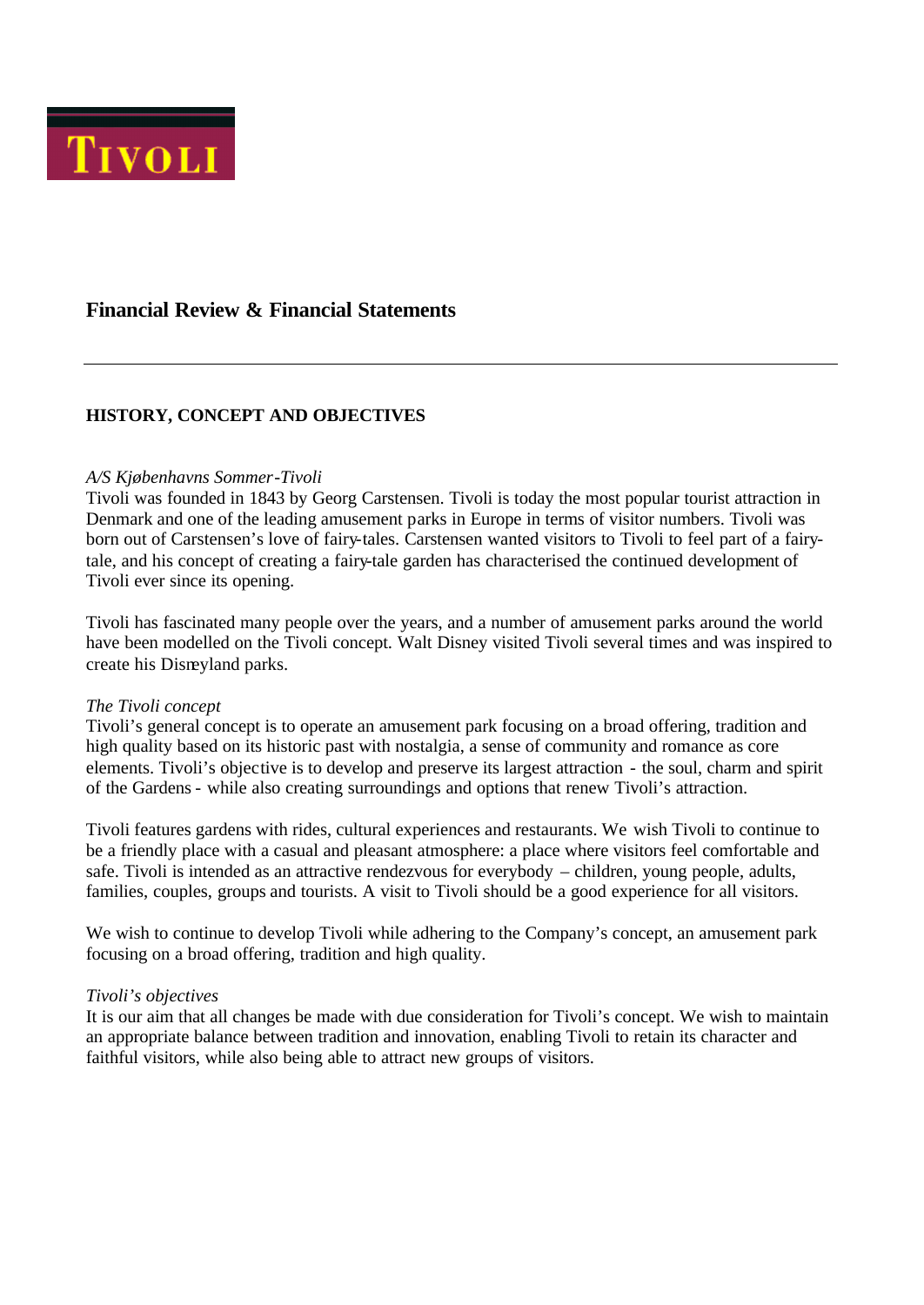Tivoli aims to generate sustained earnings growth. This will be achieved through moderate growth in the number of visitors, especially outside the peak season, and by increasing the average spend per visitor.

Our focus in the years ahead will be on enhanced maintenance and renovation. Initially, this will involve increased expenses for maintenance and greater depreciation charges, which will not immediately translate into an increase in earnings. Accordingly, management projects moderate growth rates in pre-tax profit in the years ahead. Tivoli aims to post pre-tax profits in the DKK 20-30 million range per year within the next 2-3 years.

The target is to fund future investments in the core business through the cash flow from operations. Due to the nature of the investments, however, investments in some years will be lower than the cash flow, while investments in years of large capital investments will exceed the cash flow generated. Tivoli's success in achieving this target should therefore be considered over a period of several years. Investments in perimeter buildings should be cash flow neutral.

### *Tivoli International A/S*

Tivoli International A/S was incorporated in 1988 with the objects of selling know-how and designing Tivoli parks for other countries, in which Tivoli's brand and concept enjoy much positive attention. The activities are primarily based on enquiries from abroad. We receive many different requests, and we assess all of them carefully in order to select the projects that are most likely to be implemented.

Because of the long time span from idea to development and implementation of large projects, Tivoli International also offers consultancy services related to the development and operation of new and existing amusement parks.

Tivoli International is currently following-up on two projects relating to the establishment of amusement parks in Dubai and Vietnam, respectively, primarily by helping assess the potential of the parks. In addition, Tivoli Japan Co. Ltd. has placed orders for some minor design work.

#### *Tivoli Artists Management A/S*

Tivoli Artists Management A/S was incorporated in 1985 with the overall object of promoting Danish and international artists. Tivoli Artists Management also organises tours and guest performances for ensembles and orchestras in Denmark and abroad.

Being an agency for a large number of Danish artists, Tivoli Artists Management helps promote Danish music internationally. The results to date have been very positive, and the agency intends to retain and enhance these results in the years ahead.

#### *Eatertainment A/S*

Eatertainment A/S was incorporated in 2001 and is owned in equal shares by Tivoli and Select Service Partner Denmark A/S.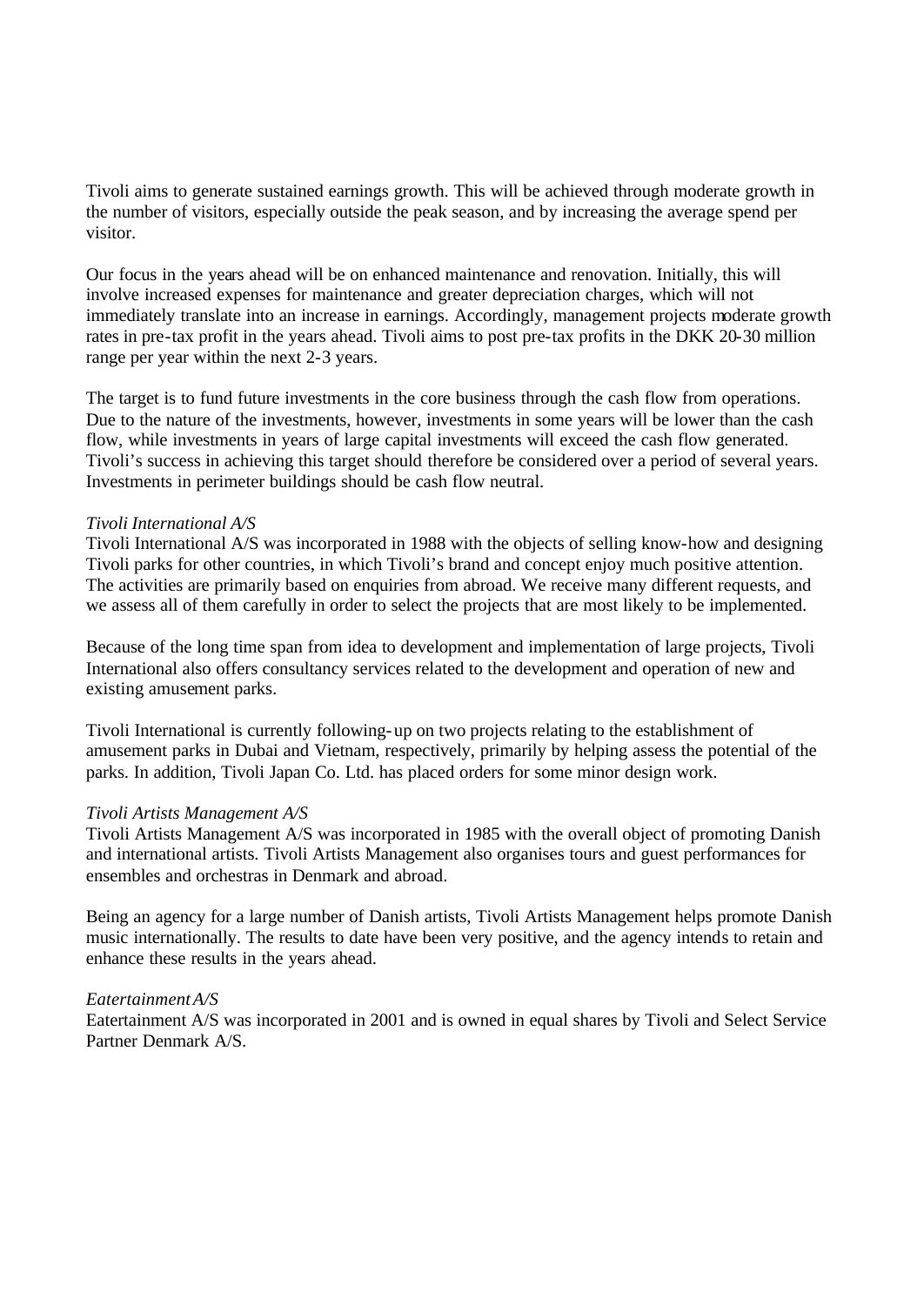The company's objects are to operate and develop Tivoli's own fast food outlets, cafés, sweet stalls and ice-cream stalls. Eatertainment operates 17 outlets in Tivoli, comprising one self-service restaurant, one tearoom, six fast food outlets and nine other outlets.

Select Service Partner is a company in the Compass Group PLC, the world's largest catering and vending company. The Danish core activity is to operate the restaurants in Copenhagen Airport, including the Tivoli Inn in the airport's international terminal. Select Service Partner thus contributes significant know-how, concept development and support to Eatertainment.

## **DIRECTORS' REPORT**

### *Change of financial year*

The shareholders at the Annual General Meeting of the Company held on 17 December 2001 resolved to change the financial year from the period 1 October – 30 September to run from 1 April to 31 March because the new financial year better supports the work routines dictated by Tivoli's seasonal activities.

The financial statements for the period 1 October 2001 - 31 March 2002 presented in this Report therefore cover a transitional period. The first financial statements covering a 12-month period are the annual accounts for the period 1 April 2002 to 31 March 2003.

The 2001/02 financial statements cover six months only. To ensure comparability, the financial statements have been provided with comparative figures for the corresponding six-month period of the previous financial year (unaudited) as well as the most recent financial statements for 2000/01.

#### *Summary of the financial year*

In the period under review, Tivoli focused on creating new activities. Tivoli collaborated with the Royal Danish Theatre to stage *Nutcracker* in the Concert Hall and with Regner Grasten Teaterproduktion Aps to stage *AskePop*, a musical, in the Glass Hall. Both productions were huge successes with the public.

The financial statements include the Christmas at Tivoli activities, winter-time operations of the Tivoli Arcades, rental income and activities of the wholly-owned subsidiaries Tivoli International and Tivoli Artists Management, and the 50% owned company Eatertainment A/S.

Christmas at Tivoli, the period's principal activity, had 822,000 visitors, which was 80,000 less than the previous year. The lower volume of visitors was, however, offset by a higher spend per visitor.

The number of employees increased to 306 from 271 in the corresponding period last year, primarily because of a higher level of activities for Christmas at Tivoli 2001 and in Eatertainment.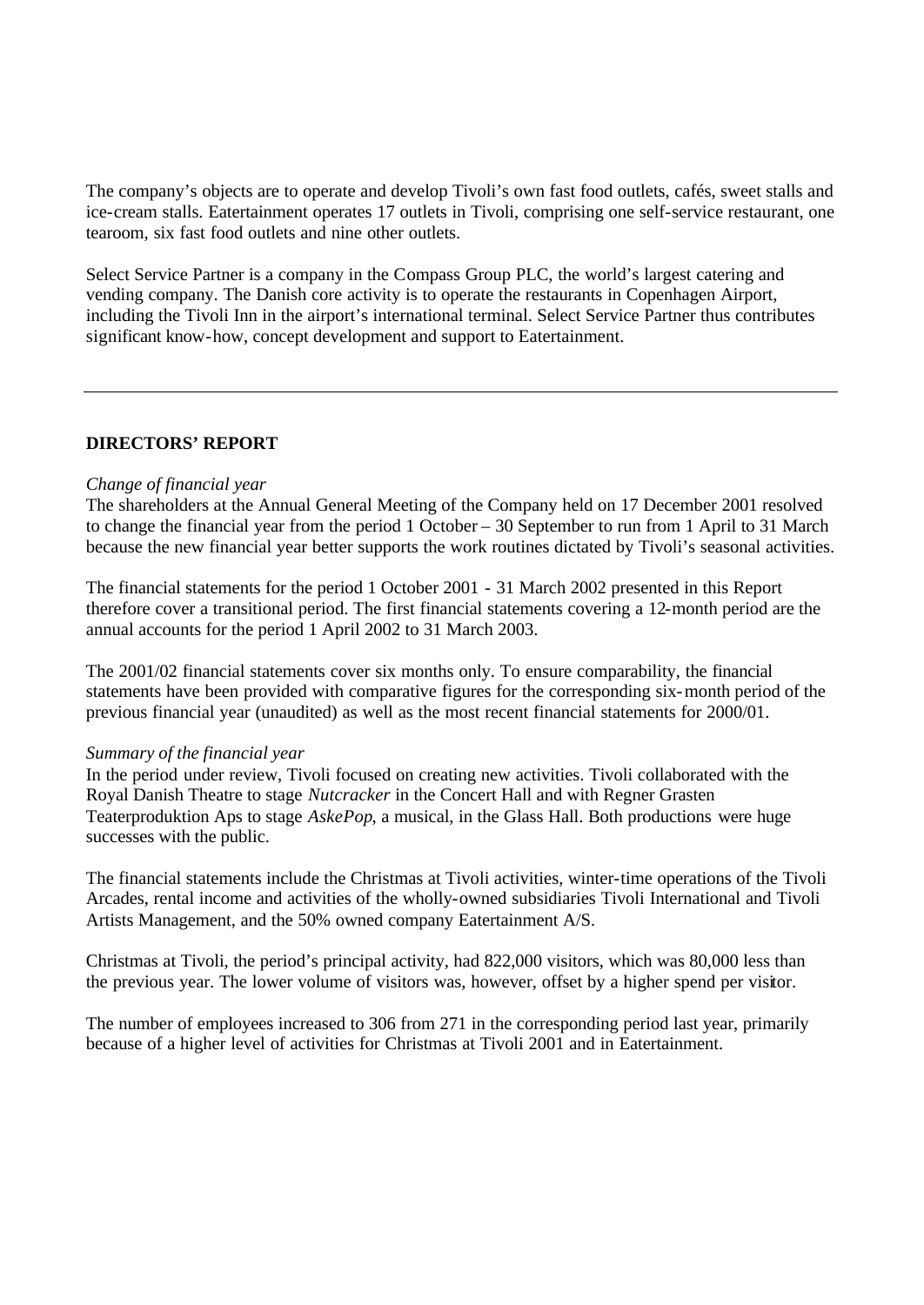The financial year was, of course, affected by expenses incurred in connection with the recurring maintenance and preparation activities prior to the summer season. The summer season opened on 19 April 2002 and the related activities are therefore not included in the financial statements.

#### *Tivoli's financial results*

Turnover was DKK 65.5 million against DKK 60.0 million in the same period last year, corresponding to an increase of 9%. Receipts from Christmas at Tivoli rose by DKK 5.0 million.

Expenses increased by DKK 6.6 million over last year. This increase was primarily related to higher maintenance costs and the costs of staging *Nutcracker* and *AskePop*.

Tivoli posted an operating loss (before interest, etc.) of DKK 61.5 million against a loss of DKK 60.4 million in the corresponding six-month period last year. Net interest paid was DKK 1.3 million less than in the same period last year. Accordingly, the pre-tax loss was DKK 66.2 million, which was largely in line with last year's figure.

The pre-tax performance was approximately DKK 4 million up on the forecast made in the announcement of financial results released on 20 November 2001, which forecast a pre-tax loss in the region of DKK 70 million.

In accordance with the accounting policies applied by the Company, the Company has recognised a deferred tax asset of DKK 19.4 million resulting from the loss for the period. This brought the pre-tax loss to DKK 46.8 million against a loss of DKK 46.5 million in the previous year.

#### *Consolidated profit and loss account and balance sheet*

The Group's turnover amounted to DKK 69.5 million compared with DKK 61.5 million in the corresponding period of 2000/01. Turnover including tenants and leaseholders totalled DKK 145.8 million compared with DKK 127.9 million last year. The Group's total expenses amounted to DKK 132.0 million against DKK 122.7 million last year.

The subsidiary undertakings Tivoli International A/S, Tivoli Artists Management A/S and Tivoli Museet A/S as well as the associated company Eatertainment A/S are included in the financial statements at a combined pre-tax loss of DKK 0.6 million against a pre-tax profit of DKK 0.1 million last year.

Capital investments in the transitional financial year were DKK 22.1 million against DKK 18.2 million last year. The largest investments were the renovation of Tivoli's main entrance, the setting up of Tivoli Illuminations and the extension of Christmas at Tivoli in 2001. The main entrance renovation and various other investments were made as part of Tivoli's longer-term strategy to enhance the highquality image of the Gardens.

The cash outflow from operating activities was DKK 43.3 million, an improvement of DKK 13.3 million over the same period last year.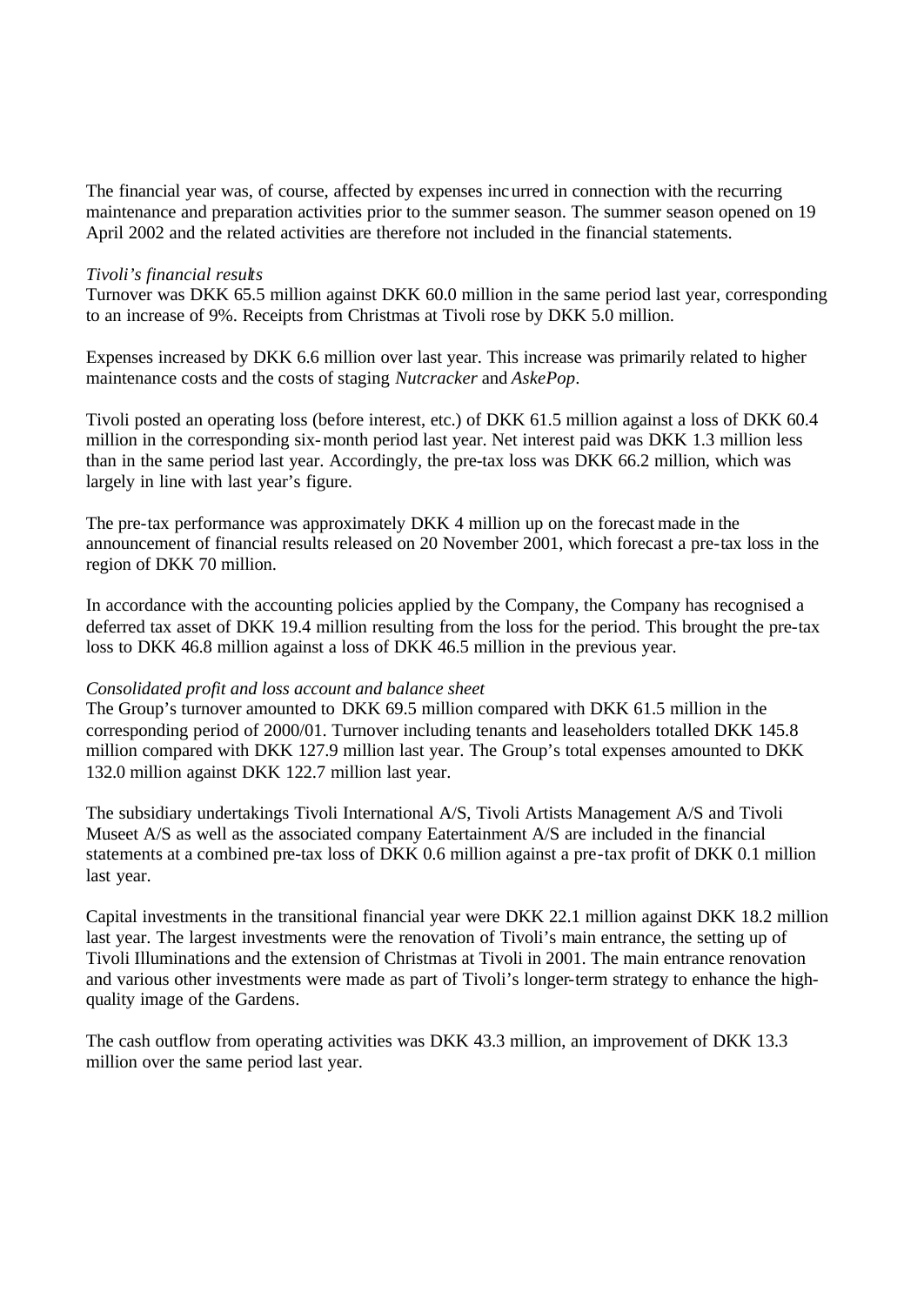The Group's total assets fell from DKK 674.8 million at 30 September 2001 to DKK 613.8 million, mainly due to an outflow of financial resources to finance operations in the financial year. Current liabilities rose from DKK 51.7 million to DKK 111.7 million. This increase was covered by overdrafts with Danske Bank. The Group retained a high equity ratio, as shareholders' equity makes up 68% of total assets.

#### *Distribution of results*

A/S Kjøbenhavns Sommer-Tivoli recorded a loss after tax of DKK 46.8 million in the financial year 2001/2002. The Board of Directors recommends that no dividend be declared.

## *Events since the balance sheet date*

The Company's business partner, Arte, suspended its payments on 3 May 2002. Tivoli's management does not expect that this will result in major financial losses for the Company.

### *Outlook*

In the years ahead, Tivoli intends to allow Tivoli to continue to develop, retaining its status as an attraction by generally strengthening the unique values, events and atmosphere that visitors expect from Tivoli.

In recent years, Tivoli has successfully expanded its family entertainment segment. The Company will seek to maintain the momentum by developing new entertainment events, rides and other services and by promoting Tivoli to families with small children. Tivoli will also focus on the business segment by continuing to develop new concepts for its restaurants and adding new benefits for Tivoli Club members.

In the years ahead, the Company will strive to strengthen Tivoli's business areas and to reduce the impact of seasonal fluctuations. The Company therefore continues to look into the possibility of developing a hotel in the current H.C. Andersen Castle near Copenhagen's main square at City Hall. Efforts have also been launched to find new ways of using the perimeter of the Gardens. In place of existing Tivoli rides, the Company plans to introduce new entertainment concepts with popular appeal that will comply with Tivoli's standards for quality and safety.

Tivoli will continue the efforts to utilise its brand more efficiently, including through licensing agreements in alliances with third parties to use the brand.

## *Outlook for the financial year ending 31 March 2003*

Tivoli is one of Denmark's largest tourist attractions and its financial results are therefore strongly influenced both by domestic and international economic developments and the resulting fluctuations in tourism and consumption. Trends in tourism in 2002 to date indicate only a moderate development in international tourism flows to Copenhagen despite the fact that Copenhagen will host a number of international events during Denmark's EU presidency. Tivoli does not anticipate notable growth in domestic tourism in the forthcoming summer season.

Tivoli will therefore seek to maintain visitor numbers at the level achieved in 2001, primarily by focusing on Tivoli's catchment area. Marketing efforts in the catchment area and Scandinavia will be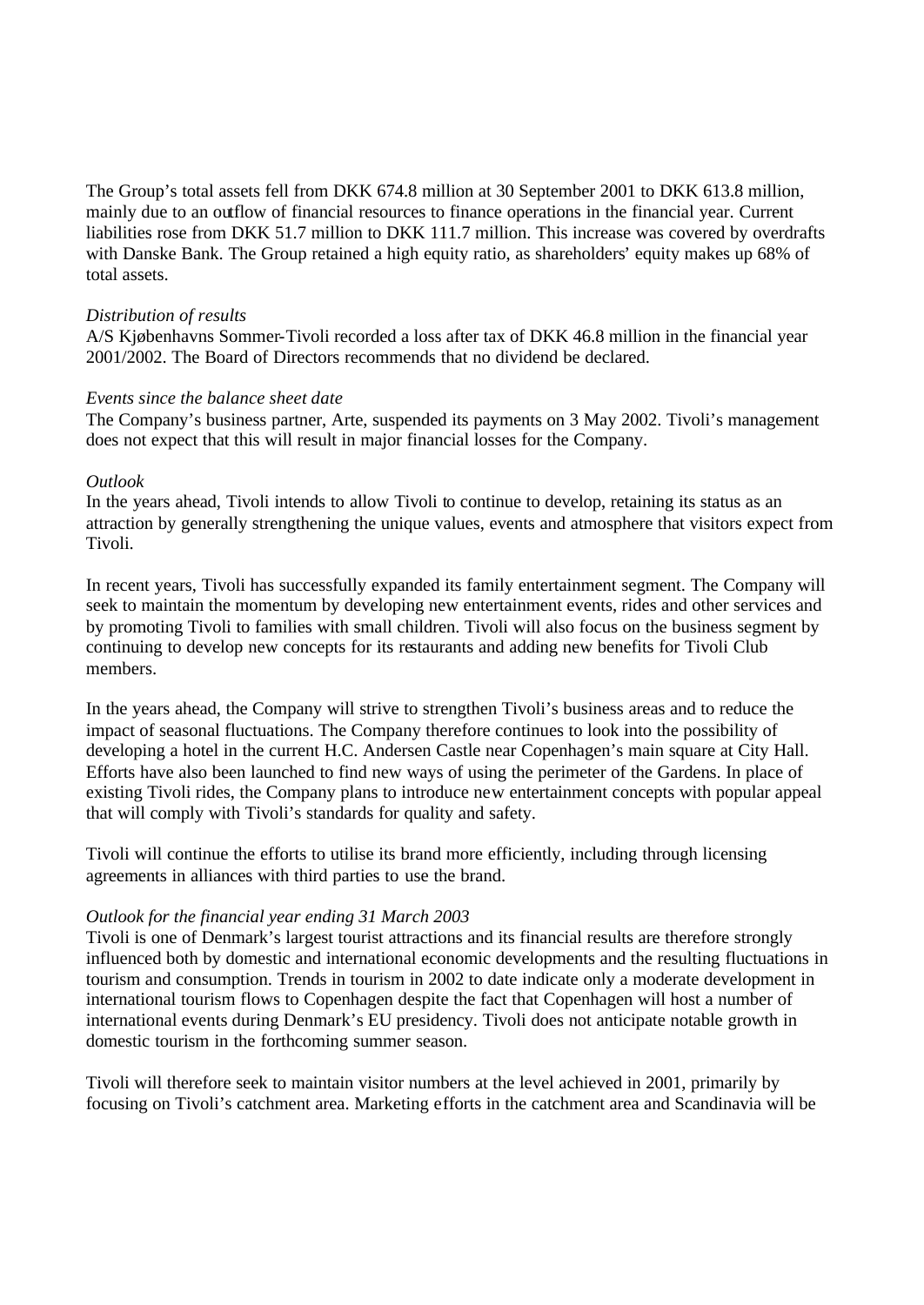prioritised ahead of international marketing efforts. Tivoli will seek to generate turnover growth by increasing the spend per visitor. Means to this end include enhanced focus on the Glass Hall and the Concert Hall both during and outside the season.

For the 2002/03 financial year, Tivoli projects turnover of approximately DKK 375 million and a profit before tax of DKK 10-15 million. However, we know from experience that Tivoli's profits depend very much on the weather conditions during the summer season. Investments in the coming financial year are expected to amount to DKK 45-55 million, and will be financed by cash flows from operations in accordance with the Company's strategy.

### *Prospects beyond 31 March 2003*

The total volume of tourism is expected to regain a positive trend by late 2002 or early 2003. Efforts in the coming years will therefore focus on increasing the volume of visitors to Tivoli in order to enable the Company to improve its financia l performance on a sustained basis.

Tivoli enjoys strong financial resources and will therefore continue the development process already initiated. Visitor surveys indicate a very high degree of customer satisfaction at Tivoli. The Company still has a unique business concept, a strong brand and thus a good development potential.

## **SIGNATURES AND AUDITORS' REPORT**

#### *Board of Directors and Management Board*

The Board of Directors and the Management Board today presented the annual report and accounts of A/S Kjøbenhavns Sommer-Tivoli for the 2001/02 financial year.

The annual report and accounts are presented in accordance with the provisions of the Danish Financial Statements Act, Danish accounting standards and other rules imposed by the Copenhagen Stock Excha nge on the presentation of financial statements by Danish listed companies. We consider the accounting policies to be adequate to the effect that the annual report and accounts give a true and fair view of the Group's and the parent company's assets and liabilities, financial position and results of operations.

We recommend that the annual report and accounts be adopted by the Annual General Meeting.

Copenhagen, 27 May 2002

*Management Board:* Lars Liebst Hans Henrik Gram CEO COO

Michael Blønd **CFO** 

*Board of Directors:*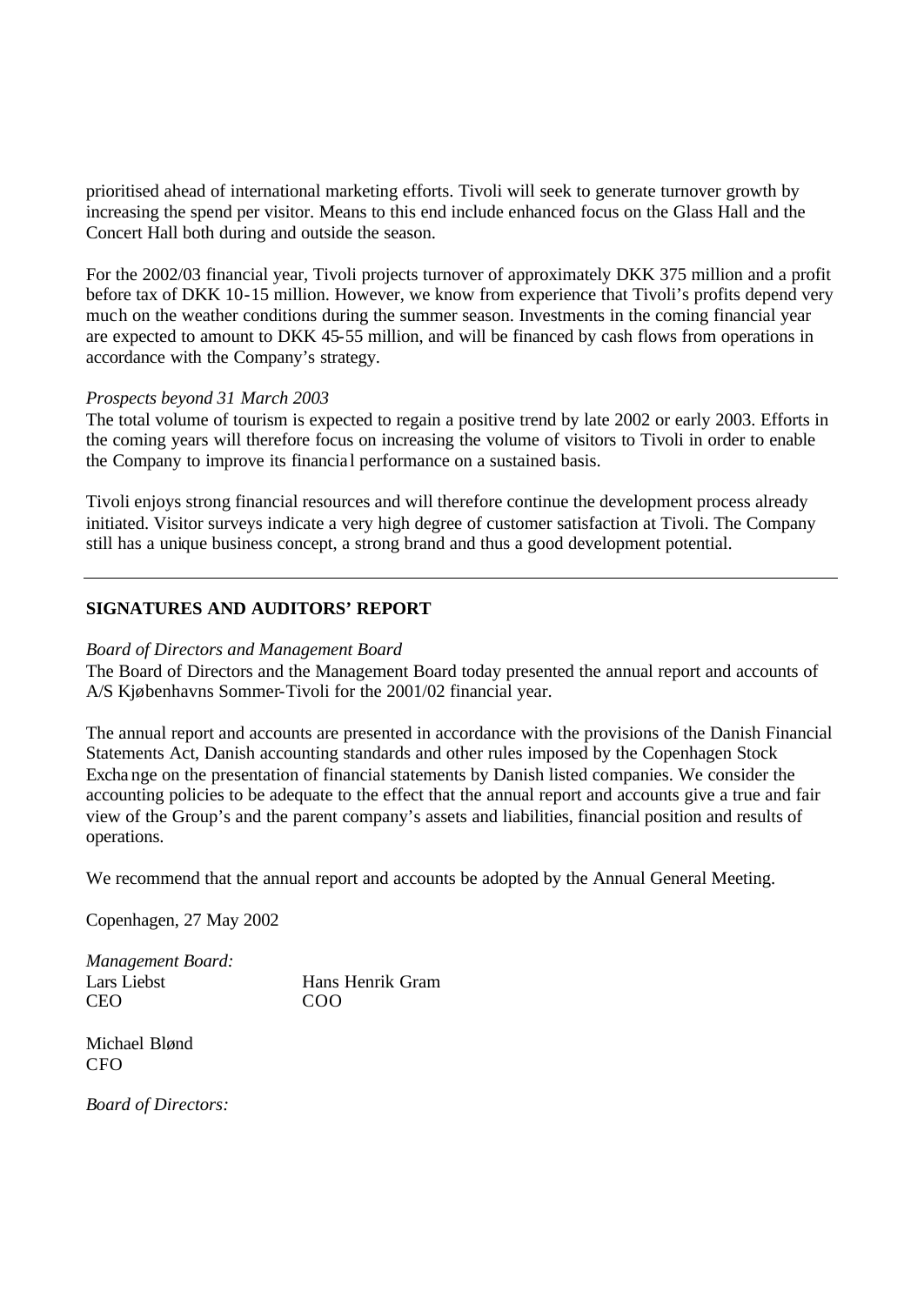| Niels Eilschou Holm<br>Chairman | Hans Skov Christensen<br>Deputy Chairman |  |  |
|---------------------------------|------------------------------------------|--|--|
| Jørgen Tandrup                  | Tommy Pedersen                           |  |  |
| Uwe Bodentien                   | <b>Benny Erving</b>                      |  |  |

### *Auditors' report*

We have audited the consolidated financial statements and the financial statements of A/S Kjøbenhavns Sommer-Tivoli for the period 1 October 2001 to 31 March 2002 as presented by the management.

### **Basis of opinion**

We have planned and conducted our audit in accordance with generally accepted auditing standards as applied in Denmark to obtain reasonable assurance that the financial statements of the Group and the parent company are free of material misstatements. Based on an evaluation of materiality and risk, we tested, during the audit, the basis and documentation for the amounts and disclosures in the financial statements. We have assessed the accounting policies applied and the financial estimates made by the management as well as evaluated the overall adequacy of the presentation in the financial statements.

Our audit has not given rise to any qualifications.

### **Opinion**

In our opinion, the financial statements of the Group and the parent company have been presented in accordance with the accounting provisions of Danish legislation and give a true and fair view of the Group's and the parent company's assets and liabilities, financial position and results for the year.

Copenhagen, 27 May 2002

|  | <b>KPMG C.Jespersen</b> |
|--|-------------------------|
|--|-------------------------|

**Grant Thornton Statsautoriseret** Revisionsaktieselskab

Søren Thorup Sørensen Jørgen Frank Jakobsen State authorised public accountant State authorised public accountant

Torben Bender State authorised public accountant

## **ACCOUNTING POLICIES**

#### *Basis of preparation*

The financial statements of the Group and the parent company are prepared in accordance with the Danish Financial Statements Act and the guidelines issued by the Copenhagen Stock Exchange on the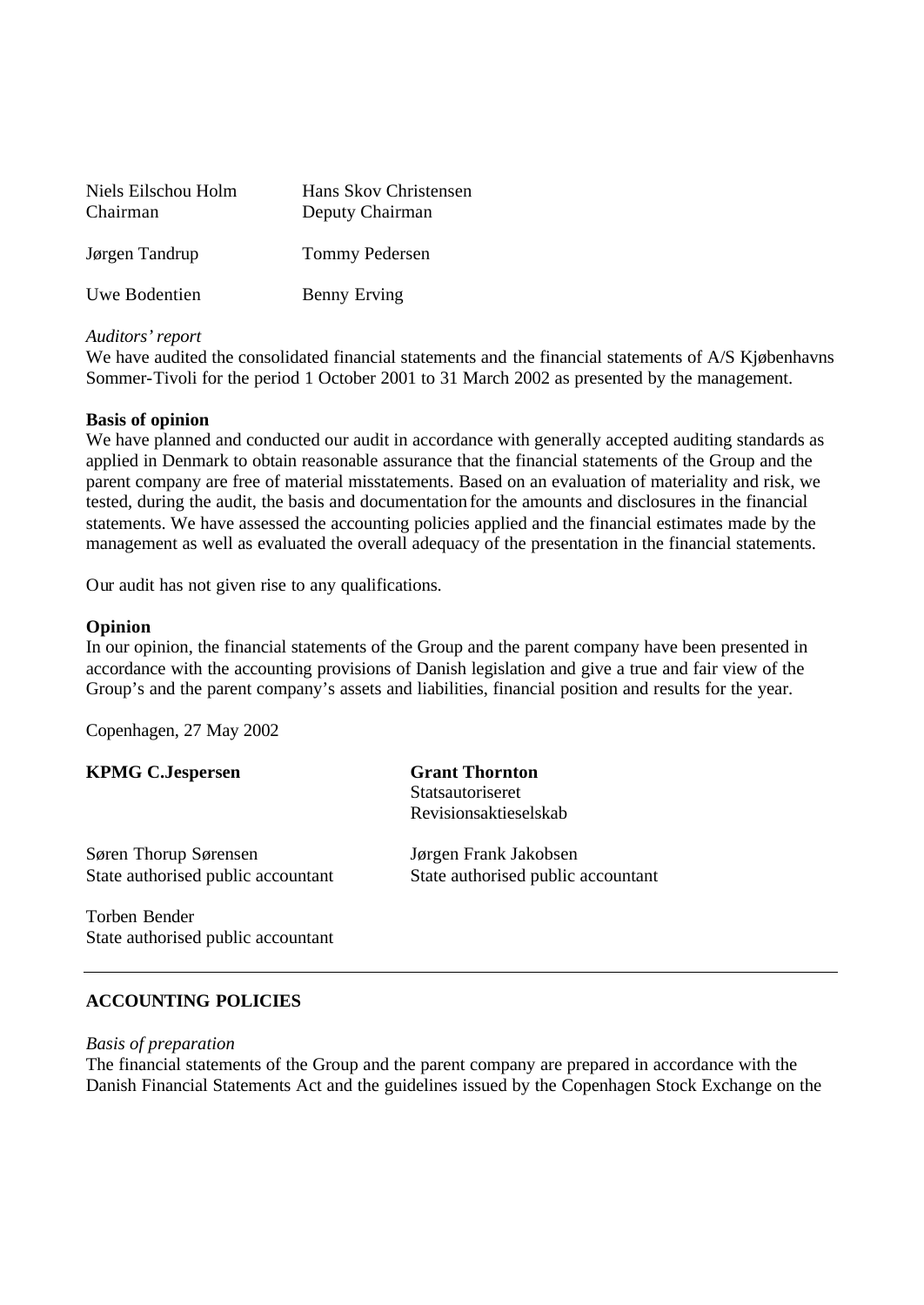presentation of accounts by listed Danish companies. The accounting policies are unchanged compared with the financial statements for last year.

The layout of the profit and loss account has been adjusted to more appropriately reflect the result constituents.

#### *Change of financial year*

Tivoli has changed its financial year to the effect that the financial statements are prepared as of and for the period ending on 31 March. The 2001/02 financial year is a transitional year comprising a period of six months from 1 October 2001 to 31 March 2002.

Tivoli's operations are seasonal with the principal activity in the summer season. Accordingly, operations in the 2000/01 financial year, which ran for a twelve-month period from 1 October 2000 to 30 September 2001, are not comparable with the 2001/02 transitional year.

In order to provide relevant comparative figures, the 2001/02 financial statements present supplementary financial highlights and key ratios as well as comparative figures relating to the profit and loss account and cash flow statement based on unaudited interim statements for the six months ended 31 March 2001. Comparative figures relating to this period are restated to reflect the change in accounting policy for recognising deferred tax assets introduced in connection with last year's financial statements.

### *Basis of consolidation*

The consolidated financial statements comprise the financial statements of the parent company Tivoli A/S, the wholly-owned subsidiary undertakings Tivoli International A/S, Tivoli Artists Management A/S and Tivoli Museet A/S, and Tivoli's 50% ownership interest of the associated company Eatertainment A/S.

The consolidated financial statements are prepared on the basis of the financial statements of the parent company and the subsidiary undertakings by adding items of a like nature. In the consolidation, intercompany sales, interest, gains and accounts are eliminated. Investments in subsidiary undertakings are eliminated by the subsidiary undertakings' shareholders' equity, made up according to the Group's accounting policies.

Tivoli's ownership interest in the associated joint venture company Eatertainment A/S is consolidated on a line-by-line basis by including Tivoli's proportional (pro rata) share of assets, liabilities and profit and loss account items. In the consolidation, the proportionate share of intercompany profits and other intercompany transactions with the joint venture company are eliminated.

## *Turnover*

Turnover comprises operating income from admission to the Gardens, operation of rides, etc., leasing of buildings, premises, etc., and sales revenues, revenues from invoiced services and project fees earned. Receipts from cash games are stated less prizes and gaming taxes.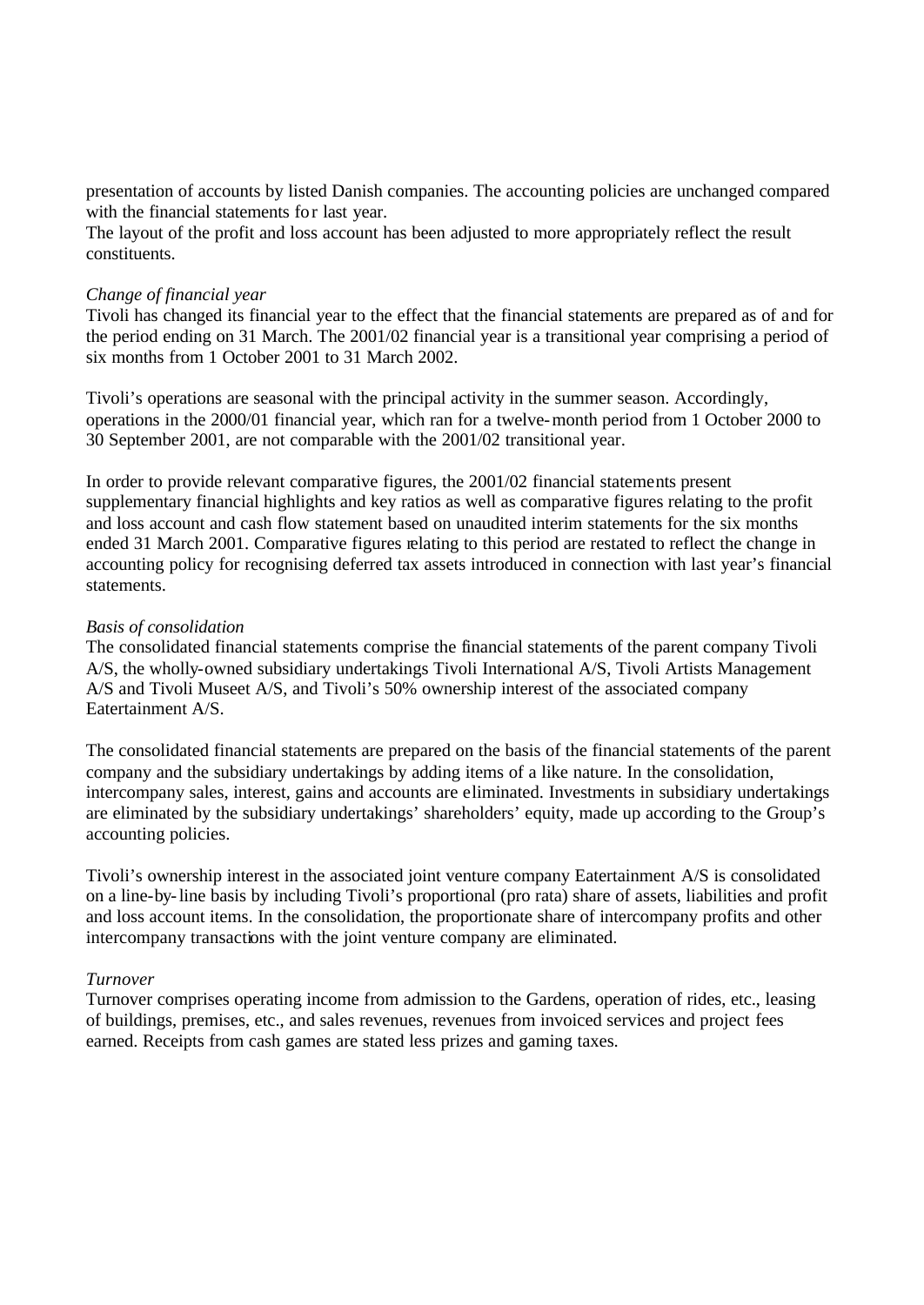### *Profit/loss from shares in subsidiary and associated undertakings*

The parent company's profit and loss account includes the pre-tax profit/loss of subsidiary and associated undertakings. The estimated tax of such undertakings is stated in the profit and loss account under corporation tax.

### *Corporation tax*

Tivoli and its subsidiary undertakings are jointly taxed. Tax in respect of the taxable income for the year is allocated among the undertakings in proportion to their taxable income (full allocation).

## *Deferred tax*

Deferred tax is provided on timing differences between accounting and tax values of assets and liabilities. Deferred tax assets are stated at their estimated net realisable value.

### *Tangible fixed assets*

Tangible fixed assets are stated at acquisition price or production cost less accumulated depreciation and write-downs, or the utility value, if the latter is lower for reasons which are not considered temporary. Subsid ies are deducted from the acquisition price or production cost. Depreciation is charged on a straight-line basis over the estimated useful lives of the assets, as follows:

| <b>Buildings</b>                     | $10-30$ years |
|--------------------------------------|---------------|
| Shops, stalls, etc.                  | 5 years       |
| Other plant, machinery and equipment | 6 years       |

Individual assets with an acquisition price of less than DKK 50,000 are charged to the profit and loss account in the year of acquisition.

#### *Long-term financial assets*

Long-term financial assets in the form of shares in subsidiary and associated undertakings are stated in the parent company's balance sheet at the proportionate share of the respective undertakings' net asset value (equity), made up according to the Group's accounting policies.

#### *Stocks and debtors*

Goods for resale are stated at the lower of purchase price (made up at the average method) and net realisable value. Obsolete stocks are written down. Debtors are stated at nominal value less a provision for losses.

## *Liabilities*

Creditors and other liabilities are stated at nominal value.

## *Currency translation*

Transactions in foreign currencies are translated into Danish kroner at the exchange rate prevailing on the transaction date. Debtors and creditors denominated in foreign currencies are translated into Danish kroner at the exchange rate prevailing on the balance sheet date. Realised and unrealised exchange gains and losses are accounted for in the profit and loss account under financial income and financial expenses.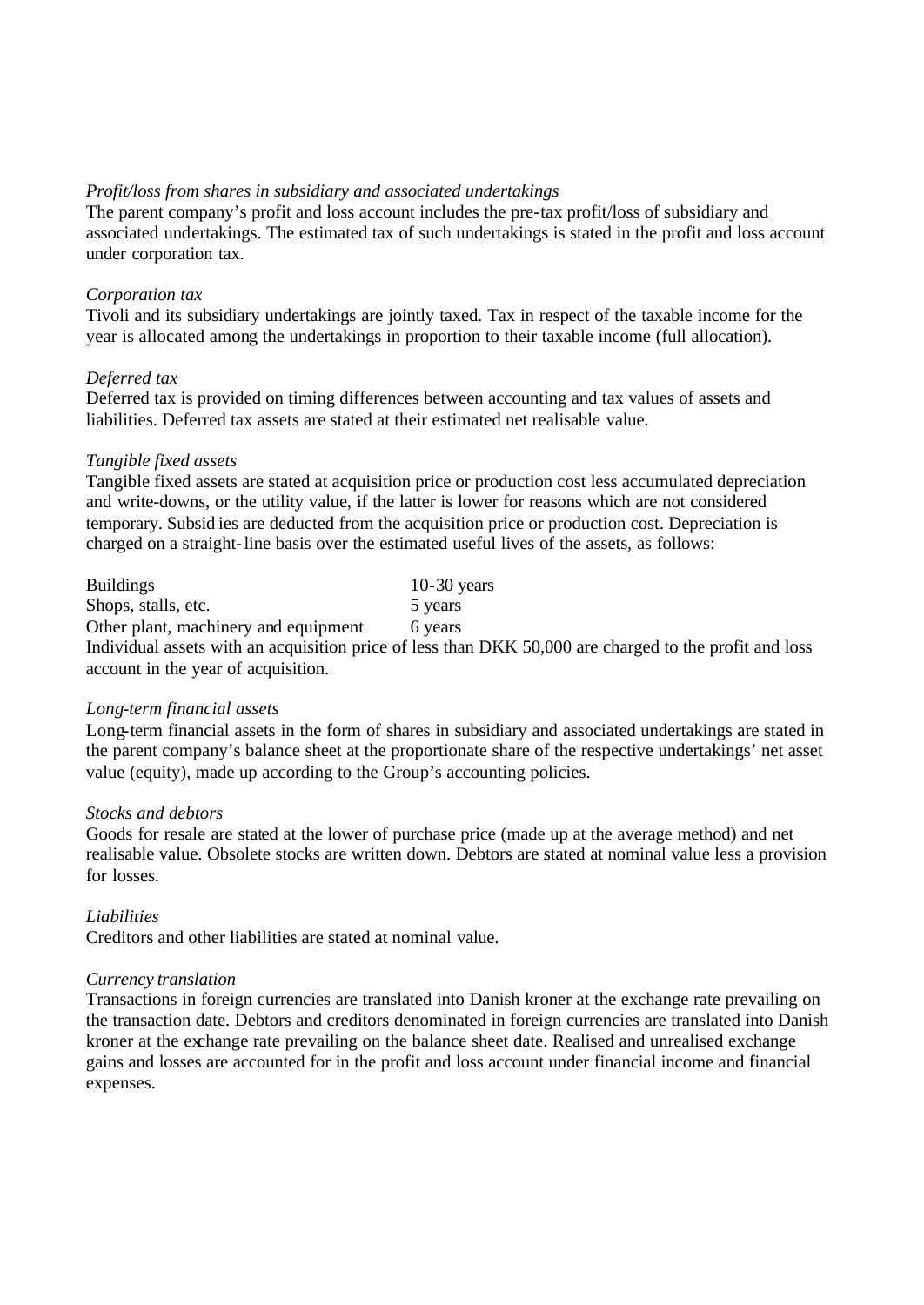### *Cash flow statement*

The cash flow statement is presented under the indirect method, based on the Group's turnover and operating expenses. The cash flow statement shows cash flows from operating activities, investing activities and financing activities, and the Company's balance for cash and cash equivalents at the beginning and end of the financial year.

The cash flow from operating activities is the Group's turnover adjusted for depreciation and other non-cash items, movements in working capital, financial items and corporation tax paid. The cash flow from investing activities comprises payments in connection with the purchase and sale of fixed assets. The cash flow from financing activities comprises payments to and from shareholders and long-term loans raised with and repayments on long-term loans from credit institutions.

## **INFORMATION ABOUT TIVOLI**

*Board of Directors and Management Board - major directorships held in Danish companies* Section 56(3) of the Danish Financial Statements Act provides that the annual report of listed companies must include information on directorships held by members of the Company's Board of Directors and Management Board in other Danish limited liability companies with the exception of wholly-owned subsidiary undertakings.

*Board of Directors Niels Eilschou Holm, Private Secretary t o Her Majesty the Queen, LL.D* (Chairman) Member of the board of directors of: Danske Bank A/S

*Hans Skov Christensen, Director General & CEO, the Confederation of Danish Industries* (Deputy Chairman) Member of the boards of directors of: Industripension Holding A/S Sund & Bælt Holding A/S Øresundsbro Konsortiet

*Jørgen Tandrup, managing director, Skandinavisk Tobakskompagni A/S*  Chairman of the boards of directors of: Orlik Tobacco Company A/S Dagrofa a/s

*Tommy Pedersen, managing director, Chr. Augustinus Fabrikker Aktieselskab* Member of the boards of directors of: Bryggerigruppen A/S Incentive A/S Brock & Michelsen A/S and subsidiaries Ejendomsselskabet Jeudan A/S and subsidiaries Flensted A/S and subsidiaries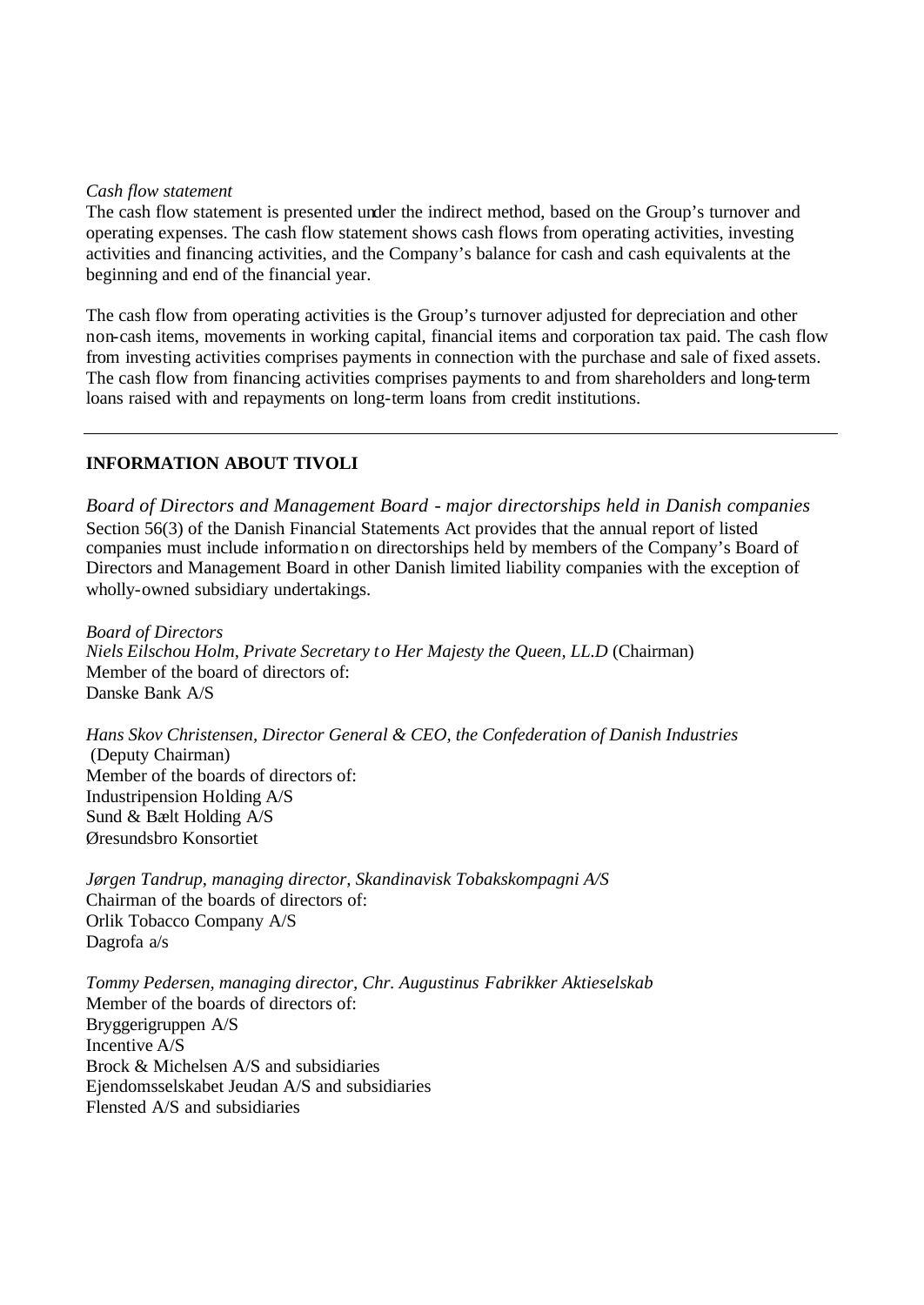Mahe Freight A/S Refshaleøens Ejendomsselskab A/S

*Uwe Bodentien, chief gardener* (elected by the Company's employees) None

*Benny Erving, electrician* (elected by the Company's employees) None

*Management Board Lars Liebst, CEO* Member of the boards of directors of: A/S Th. Wessel & Vett, Magasin du Nord Kilroy Travel A/S Eatertainment A/S

*Hans Henrik Gram, COO* Member of the board of directors of: Sol & Strand A/S

*Michael Blønd, CFO* None

#### **SHAREHOLDER INFORMATION**

#### *General information*

A/S Kjøbenhavns Sommer-Tivoli's shares are listed on the Copenhagen Stock Exchange. The share capital amounted to DKK 57.2 million at 31 March 2002, divided into 571,666 shares of DKK 100 each. The shares are traded in lots of 10 shares of DKK 10 each. Ten votes attach to each lot.

Shareholders with a registered shareholding of a nominal value of not less than DKK 1,000 receive a pass to Tivoli. The pass gives free admission to Tivoli for the holder and one accompanying person during the summer season and Christmas at Tivoli.

The right to passes is determined by the Board of Directors for one year at a time and is announced at the Company's Annual General Meeting.

#### *Dividends*

Due to the loss recorded for the transitional period, the Board of Directors recommends that no dividend be paid in respect of the financial year.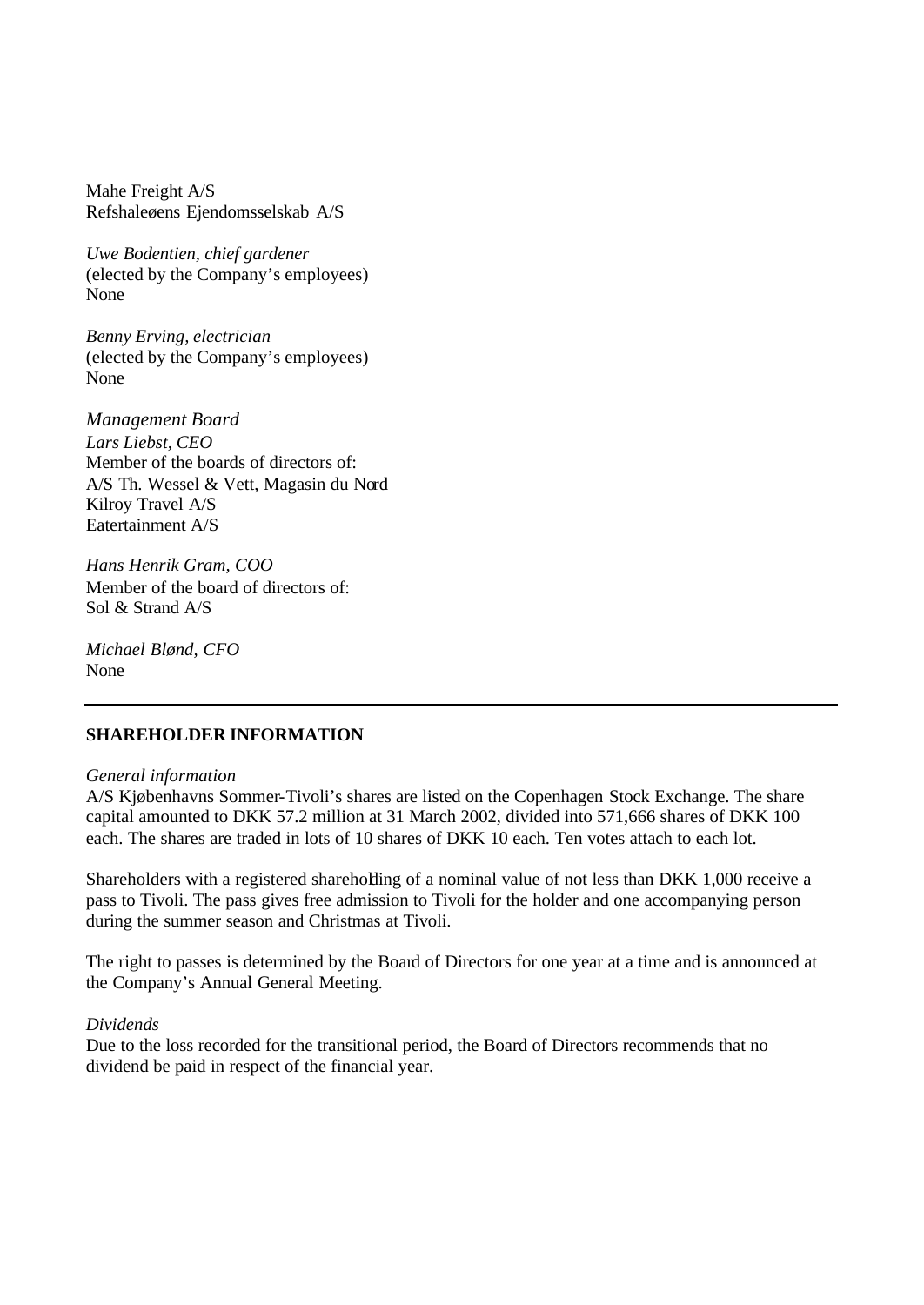### *Shareholders*

Tivoli had some 16,000 shareholders at 31 March 2002 according to the Company's Register of Shareholders. Shareholders holding more than 5% of the share capital are listed below:

| Skandinavisk Tobakskompagni A/S        | 31.8% |
|----------------------------------------|-------|
| Chr. Augustinus Fabrikker Aktieselskab | 25.4% |
| Danske Bank                            | 6.2%  |

#### *Annual General Meeting*

The Annual General Meeting of A/S Kjøbenhavns Sommer-Tivoli will be held at the Tivoli Concert Hall on 19 June 2002 at 4:00 p.m.

### *Proposed resolutions for the Annual General Meeting*

The Board of Directors intends to recommend the following amendments to the Company's Articles of Association for adoption by the shareholders at the Annual General Meeting:

### **New Article 8 A:**

The Company's share capital may be increased by one or more issues of shares for up to DKK 25,000,000 as directed by the Board of Directors. The increase shall be made for cash, by conversion of debt or as consideration for the acquisition of an existing operation or existing assets. Where the subscription price equals the market price, the Board of Directors may direct that the new shares shall be issued without pre-emption rights to the existing shareholders. Existing shareholders shall not have pre-emption rights where the share capital is increased by conversion of debt or as consideration for the acquisition of an existing operation or specific assets. The time and specific terms and conditions for the increase shall be determined by the Board of Directors subject to observance of the applicable rules of law.

New shares issued under the authority given to the Board of Directors shall be negotiable instruments which shall be issued to bearer but which may be registered in the name of the holder in the Company's register of shareholders. The new shares shall rank for dividends from the time fixed by the Board of Directors, however not later than for the financial year following the capital increase. No restrictions shall apply to the pre-emption rights of the new shares, and the shares shall rank *pari passu* with the existing shares in the Company with respect to rights, redeemability and transferability.

The authority given to the Board of Directors shall apply until 19 June 2007.

#### **New Article 8 B:**

The Company's share capital may furthermore be increased by shares for up to DKK 500,000 to be offered to the Company's employees as directed by the Board of Directors. The shares shall be offered without pre-emption rights to the existing shareholders. The terms and conditions for the subscription of shares, including the subscription price, shall be determined by the Board of Directors with due consideration to the rules of law on employee shares. The provisions of article 8 A (2) shall apply *mutatis mutandis.*

The authority given to the Board of Directors shall apply until 19 June 2007.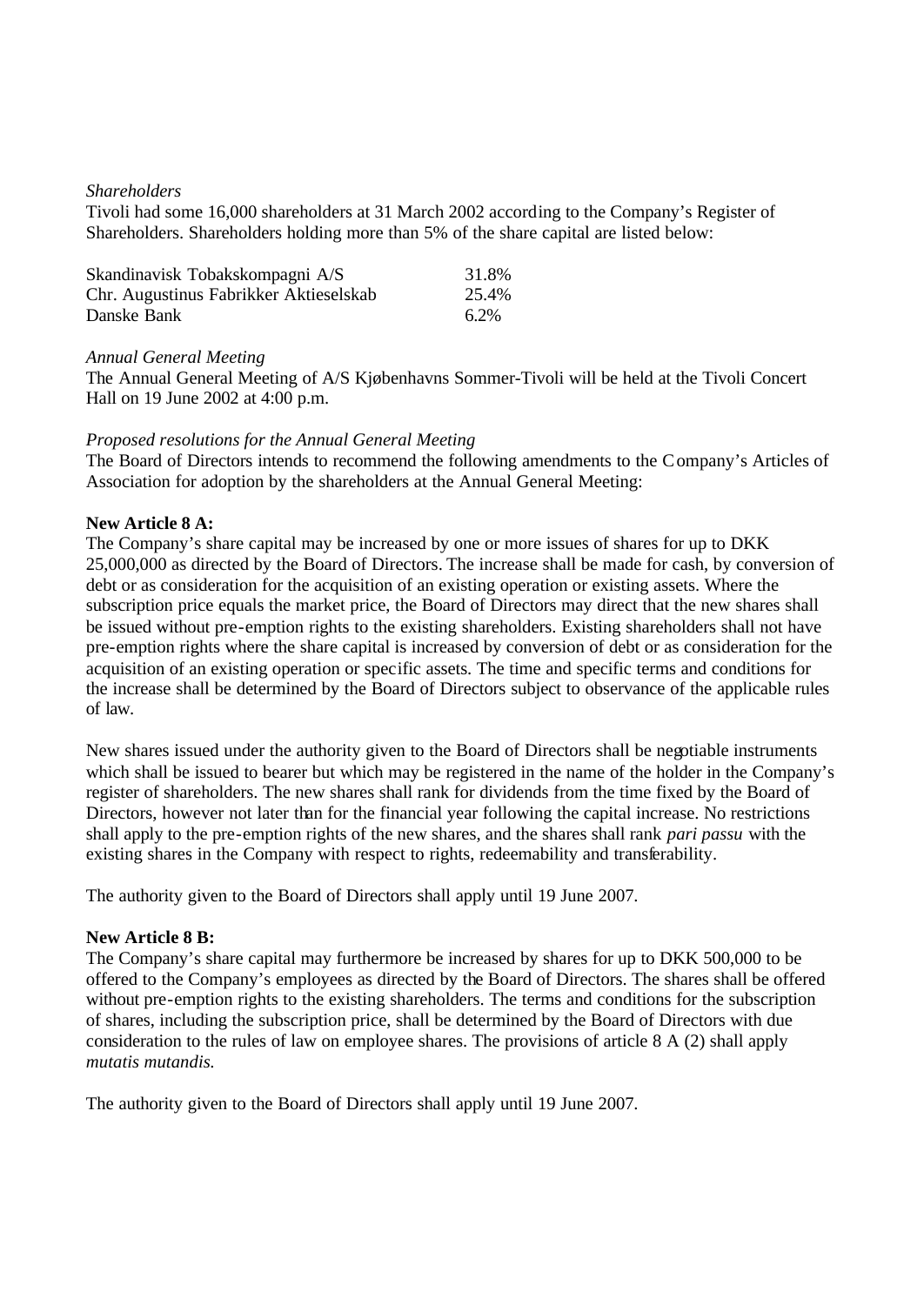### **Acquisition of own shares**

The Board of Directors intends to propose a resolution to the effect that the Board of Directors be authorised to let the Company acquire its own shares in the period until the next Annual General Meeting within 10% of the share capital at the market price at the time of acquisition, subject to a deviation of up to 10%.

*Announcements to the Copenhagen Stock Exchange during the 2001/02 financial year* The Company issued the following announcements to the Copenhagen Stock Exchange during the financial year:

| Tivoli downgrades profit forecast for 2000/2001             | 2 November 2001  |
|-------------------------------------------------------------|------------------|
| Announcement of 2000/01 financial results                   | 20 November 2001 |
| Financial calendar 2002/03<br><b>Annual General Meeting</b> | 19 June 2002     |
| Expected dates of release of profit announcements:          |                  |
| Announcement of first-half financial results 2002/03        | 27 November 2002 |
| Announcement of 2002/03 financial results                   | 28 May 2003      |

#### *Quarterly reports*

In view of the strong seasonal fluctuations in the Company's operations, the Company has decided not to issue quarterly reports, as financial information relating to only three months would give no meaning.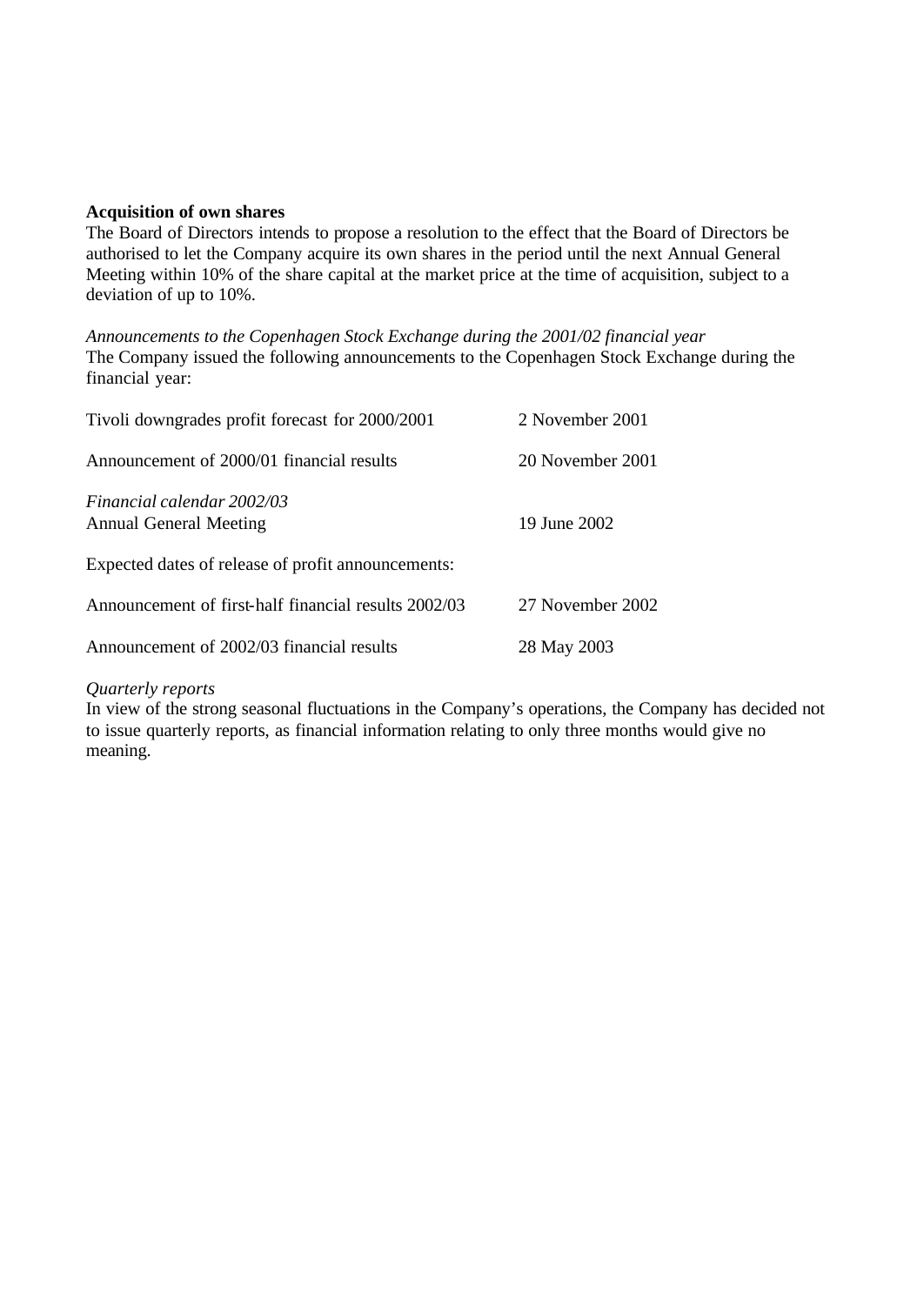### **Profit and loss account 1 October 2001 - 31 March 2002**

|             |                                                  |              | <b>Parent company</b>     |            | Group          |                           |            |
|-------------|--------------------------------------------------|--------------|---------------------------|------------|----------------|---------------------------|------------|
| <b>DKKm</b> |                                                  | 2000/01      | 2000/01                   | 2001/02    | 2000/01        | 2001/02<br>2000/01        |            |
|             |                                                  | (12 months)  | (6 months)<br>(unaudited) | (6 months) | (12<br>months) | (6 months)<br>(unaudited) | (6 months) |
| <b>Note</b> |                                                  |              |                           |            |                |                           |            |
|             | Turnover                                         |              |                           |            |                |                           |            |
| 1           | Admission fees                                   | 100.7        | 14.7                      | 17.0       | 100.7          | 14.7                      | 17.0       |
| 2           | Rides, entertainment, etc.                       | 159.2        | 23.0                      | 25.4       | 173.9          | 23.0                      | 28.2       |
| 3           | Rental income                                    | 60.3         | 13.4                      | 15.0       | 59.1           | 13.4                      | 14.7       |
| 4           | Other operating income                           | 28.2         | 8.9                       | 8.1        | 31.4           | 10.4                      | 9.6        |
|             |                                                  | 348.4        | 60.0                      | 65.5       | 365.1          | 61.5                      | 69.5       |
|             |                                                  |              |                           |            |                |                           |            |
|             | Expenses                                         |              |                           |            |                |                           |            |
| 5           | Operating costs, electricity and heating         |              |                           |            |                |                           |            |
|             |                                                  | 33.0         | 12.9                      | 11.5       | 37.3           | 13.0                      | 12.4       |
| 6           | Maintenance                                      | 25.4         | 14.2                      | 17.1       | 26.3           | 14.2                      | 17.3       |
| 7           | Artistic events                                  | 31.8<br>13.8 | 1.3<br>6.4                | 6.2<br>7.6 | 31.8<br>13.8   | 1.3<br>6.4                | 6.2<br>7.6 |
| 8           | Property tax and insurance<br>Advertising and PR | 14.0         | 3.4                       | 3.7        | 14.1           | 3.4                       | 3.7        |
| 9<br>10     | Other external expenses                          | 31.0         | 16.3                      | 13.1       | 33.5           | 17.0                      | 14.3       |
| 11          | Personnel costs                                  | 134.4        | 42.7                      | 44.7       | 143.7          | 44.1                      | 46.8       |
| 12          | Depreciation                                     | 46.1         | 23.2                      | 23.1       | 46.8           | 23.3                      | 23.7       |
|             |                                                  |              |                           |            |                |                           |            |
|             |                                                  | 329.5        | 120.4                     | 127.0      | 347.3          | 122.7                     | 132.0      |
|             | Operating profit/loss                            | 18.9         | $-60.4$                   | $-61.5$    | 17.8           | $-61.2$                   | $-62.5$    |
|             | Profit/loss on shares in:                        |              |                           |            |                |                           |            |
| 13          | Subsidiary undertakings                          | 0.6          | 0.4                       | 0.6        |                |                           |            |
| 13          | Associated undertakings                          | $-1.0$       | $-0.9$                    | $-1.2$     |                |                           |            |
| 14          | Other interest receivable and similar income     | 3.8          | 1.2                       | 1.6        | 3.8            | 1.2                       | 1.6        |
| 15          | Interest payable and similar expenses            | 12.3         | 6.6                       | 5.7        | 11.6           | 6.3                       | 5.3        |
|             | Profit/loss before tax                           | 10.0         | $-66.3$                   | $-66.2$    | 10.0           | $-66.3$                   | $-66.2$    |
| 16          | Tax on profit from ordinary activities           | $-1.8$       | 19.8                      | 19.4       | $-1.8$         | 19.8                      | 19.4       |
|             | Profit/loss for the year                         | 8.2          | $-46.5$                   | $-46.8$    | 8.2            | $-46.5$                   | $-46.8$    |
|             | Proposed distribution:                           |              |                           |            |                |                           |            |
|             | Dividend to shareholders                         | 5.7          |                           |            |                |                           |            |
|             | Transferred to reserves                          | 2.5          | $-46.5$                   | $-46.8$    |                |                           |            |
|             |                                                  | $8.2\,$      | $-46.5$                   | $-46.8$    |                |                           |            |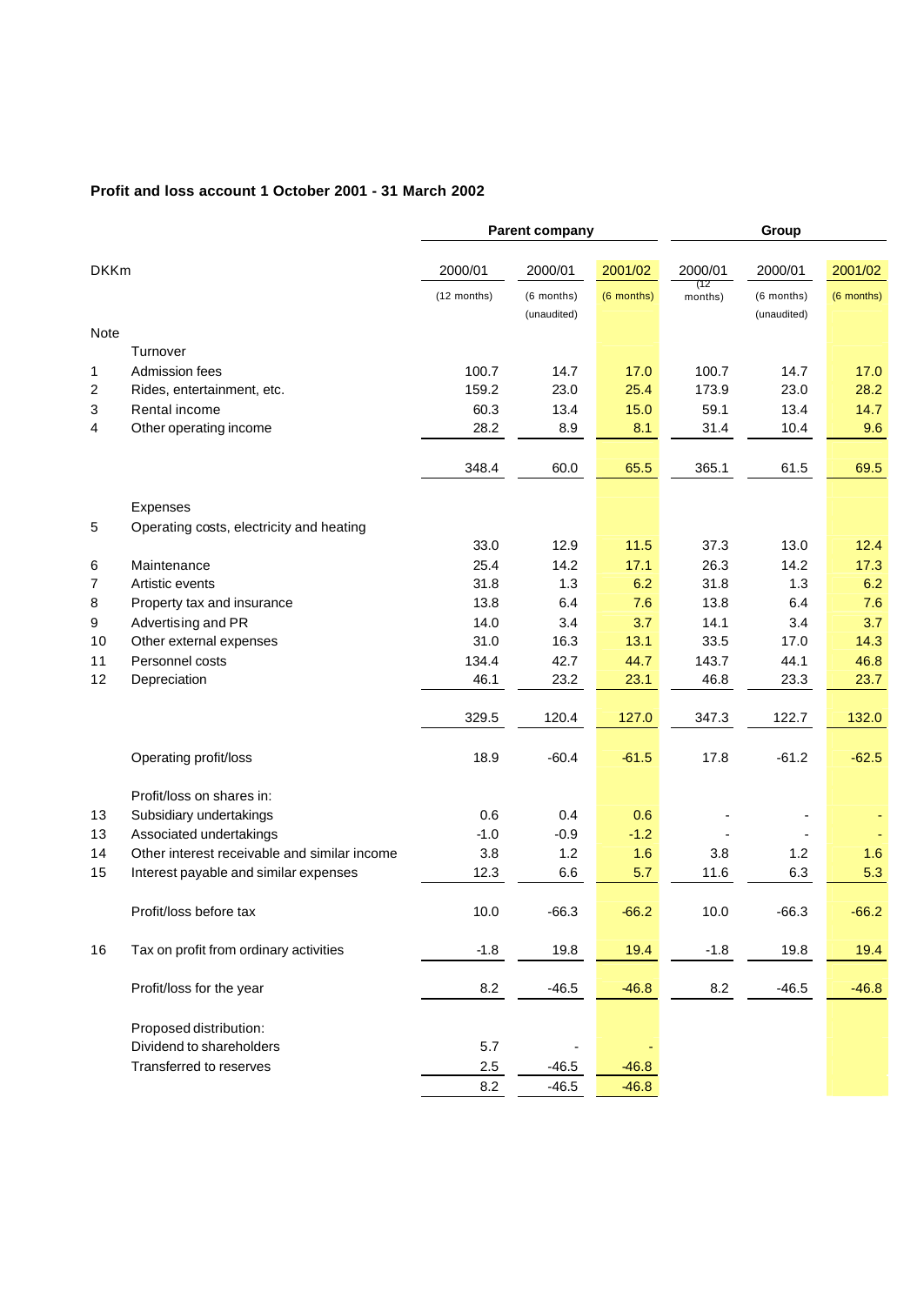### **Cash flow statement 1 October 2001 - 31 March 2002**

|             |                                            | <b>Parent company</b> |                          | Group      |                |                          |            |
|-------------|--------------------------------------------|-----------------------|--------------------------|------------|----------------|--------------------------|------------|
|             |                                            |                       |                          |            |                |                          |            |
| <b>DKKm</b> |                                            | 2000/01               | 2000/01                  | 2001/02    | 2000/01<br>(12 | 2000/01                  | 2001/02    |
|             |                                            | (12 months)           | (6 months)               | (6 months) | months)        | (6 months)               | (6 months) |
|             |                                            |                       | (unaudited)              |            |                | (unaudited)              |            |
| <b>Note</b> |                                            |                       |                          |            |                |                          |            |
|             | Total turnover                             | 348.4                 | 60.0                     | 65.5       | 365.1          | 61.5                     | 69.5       |
|             | <b>Total expenses</b>                      | $-329.5$              | $-120.4$                 | $-127.0$   | $-347.3$       | $-122.7$                 | $-132.0$   |
|             | Depreciation                               | 46.1                  | 23.2                     | 23.1       | 46.8           | 23.3                     | 23.7       |
| 17          | Movements in working capital               | $-12.1$               | $-13.4$                  | 1.6        | $-10.1$        | $-13.6$                  | $-0.7$     |
|             | Provisions used                            | $-0.8$                |                          | $-0.1$     | $-0.8$         |                          | $-0.1$     |
|             | Cash flow from operating activities        |                       |                          |            |                |                          |            |
|             | before financial items and tax             | 52.1                  | $-50.6$                  | $-36.9$    | 53.7           | $-51.5$                  | $-39.6$    |
|             |                                            |                       |                          |            |                |                          |            |
|             | Other interest received and similar income | 3.8                   | 1.2                      | 1.6        | 3.8            | 1.2                      | 1.6        |
|             | Interest paid and similar expenses         | $-12.3$               | $-6.6$                   | $-5.7$     | $-11.6$        | $-6.3$                   | $-5.3$     |
|             | Corporation tax paid                       |                       | $\overline{\phantom{a}}$ |            |                | $\overline{\phantom{a}}$ |            |
|             |                                            |                       |                          |            |                |                          |            |
|             | Cash flow from operating activities        | 43.6                  | $-56.0$                  | $-41.0$    | 45.9           | $-56.6$                  | $-43.3$    |
|             |                                            |                       |                          |            |                |                          |            |
|             | Acquisition of tangible fixed assets       | $-46.9$               | $-13.5$                  | $-22.1$    | $-53.0$        | $-18.2$                  | $-22.1$    |
|             | Acquisition of long-term financial assets  | $-5.8$                | $-5.8$                   |            |                |                          |            |
|             | Cash flow from investing activities        | $-52.7$               | $-19.3$                  | $-22.1$    | $-53.0$        | $-18.2$                  | $-22.1$    |
|             |                                            |                       |                          |            |                |                          |            |
|             | Capital increase                           | 170.1                 | 171.4                    |            | 170.1          | 171.4                    |            |
|             | Repayment of long-term loan                | $-1.6$                | $-0.8$                   | $-0.8$     | $-1.6$         | $-0.8$                   | $-0.8$     |
|             | Dividend paid                              |                       |                          | $-5.7$     |                |                          | $-5.7$     |
|             |                                            |                       |                          |            |                |                          |            |
|             | Cash flow from financing activities        | 168.5                 | 170.6                    | $-6.5$     | 168.5          | 170.6                    | $-6.5$     |
|             | Change in cash and cash equivalents        | 159.4                 | 95.3                     | $-69.6$    | 161.4          | 95.8                     | $-71.9$    |
|             |                                            |                       |                          |            |                |                          |            |
|             | Cash and cash equivalents at 1 October     | $-45.2$               | $-45.2$                  | 114.2      | $-45.2$        | $-45.2$                  | 116.2      |
|             |                                            |                       |                          |            |                |                          |            |
|             | Cash and cash equivalents at 31 March      | 114.2                 | 50.1                     | 44.6       | 116.2          | 50.6                     | 44.3       |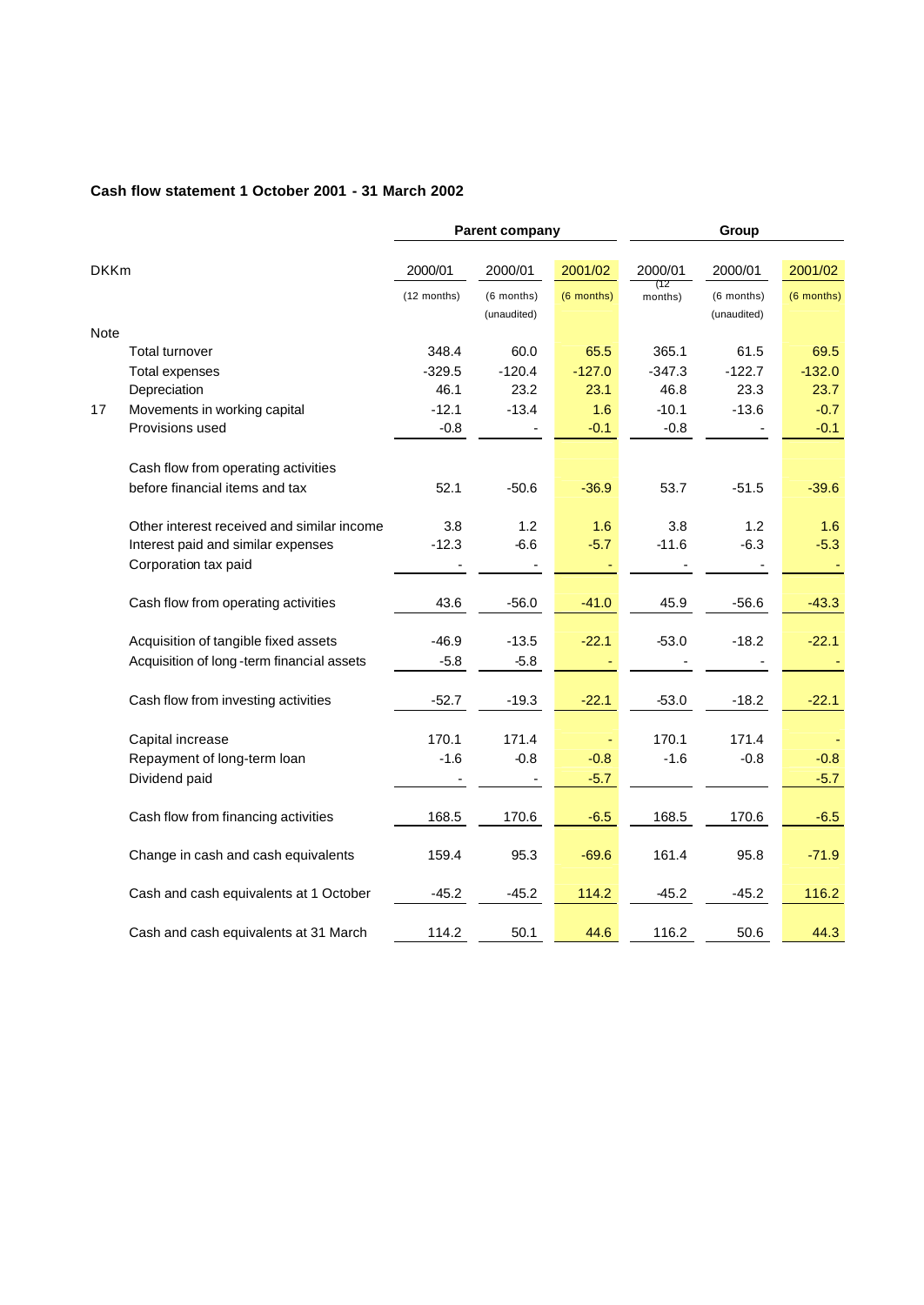#### **Balance sheet at 31 March 2002**

|             |                                                                  | <b>Parent company</b> |            | Group          |            |
|-------------|------------------------------------------------------------------|-----------------------|------------|----------------|------------|
| <b>DKKm</b> |                                                                  |                       |            |                |            |
|             |                                                                  | 2000/01               | 2001/02    | 2000/01        | 2001/02    |
|             |                                                                  | (12<br>months)        | (6 months) | (12<br>months) | (6 months) |
| <b>Note</b> |                                                                  |                       |            |                |            |
|             |                                                                  |                       |            |                |            |
|             | <b>Assets</b>                                                    |                       |            |                |            |
|             | <b>Fixed assets</b>                                              |                       |            |                |            |
|             | Tangible fixed assets:                                           |                       |            |                |            |
| 18          | Land and buildings                                               | 429.6                 | 416.4      | 429.6          | 416.4      |
| 19          | Plant under construction                                         | 15.8                  | 30.0       | 15.8           | 30.0       |
| 20          | Other plant, machinery and equipment                             | 69.2                  | 67.2       | 74.0           | 71.4       |
|             |                                                                  |                       |            |                |            |
|             |                                                                  | 514.6                 | 513.6      | 519.4          | 517.8      |
|             |                                                                  |                       |            |                |            |
| 21          | Long-term financial assets:<br>Shares in subsidiary undertakings | 18.3                  | 18.7       |                |            |
| 21          | Shares in associated undertakings                                | 4.8                   | 3.6        |                |            |
|             |                                                                  |                       |            |                |            |
|             |                                                                  | 23.1                  | 22.3       |                |            |
|             |                                                                  |                       |            |                |            |
|             | <b>Total fixed assets</b>                                        | 537.7                 | 535.9      | 519.4          | 517.8      |
|             | <b>Current assets</b>                                            |                       |            |                |            |
|             | <b>Stocks</b>                                                    | 5.7                   | 5.2        | 5.8            | 5.3        |
| 22          | <b>Debtors</b>                                                   | 23.2                  | 15.8       | 23.9           | 16.6       |
| 23          | Deferred tax assets                                              | 1.3                   | 20.7       | 1.3            | 20.7       |
|             | Prepayments and accrued income                                   | 7.9                   | 8.6        | 8.2            | 8.7        |
|             | Cash and cash equivalents                                        | 114.2                 | 44.6       | 116.2          | 44.7       |
|             |                                                                  |                       |            |                |            |
|             | <b>Total current assets</b>                                      | 152.3                 | 94.9       | 155.4          | 96.0       |
|             | <b>Total assets</b>                                              | 690.0                 | 630.8      | 674.8          | 613.8      |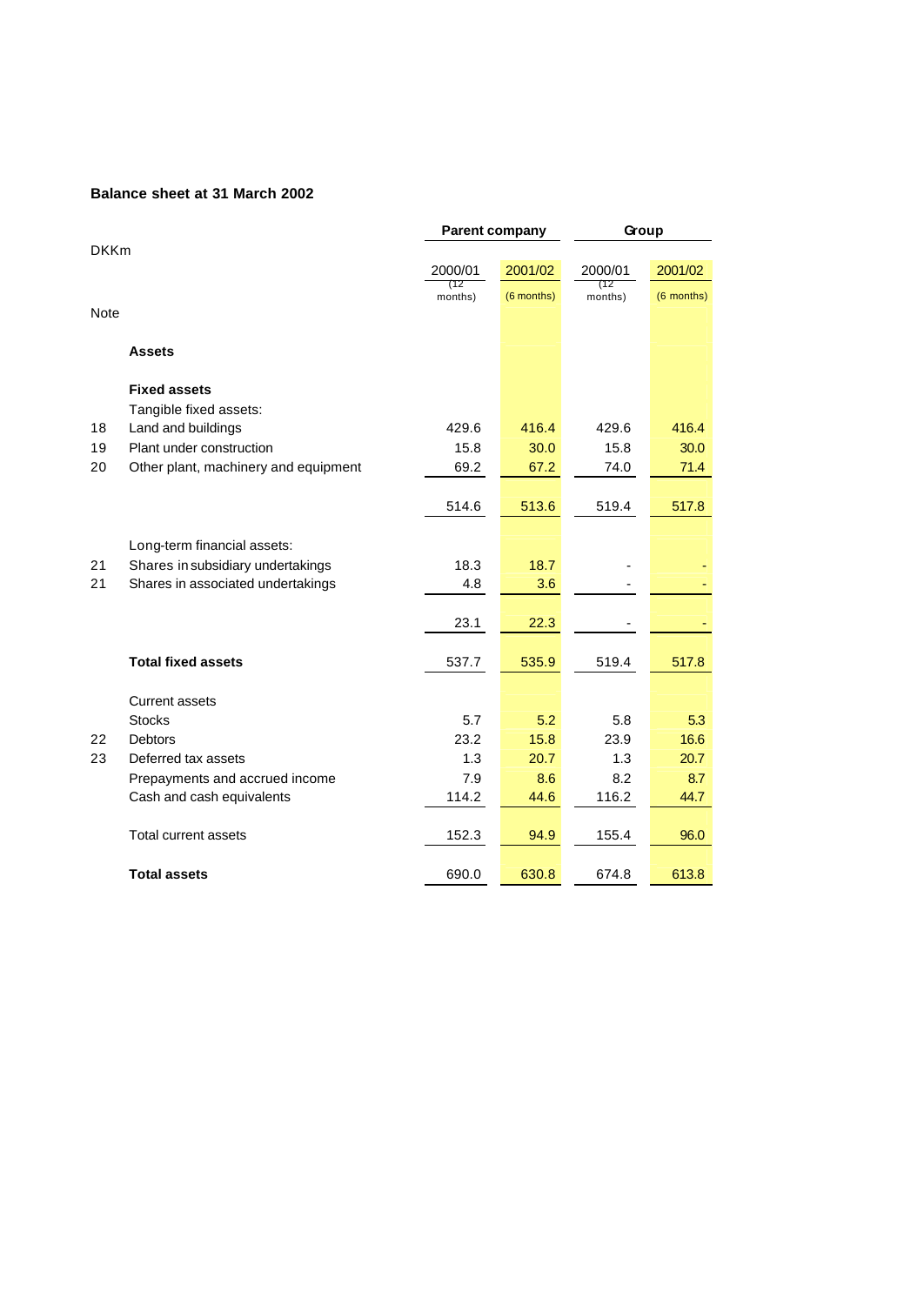#### **Balance sheet at 31 March 2002**

|             |                                            | <b>Parent company</b> |            | Group                 |              |  |
|-------------|--------------------------------------------|-----------------------|------------|-----------------------|--------------|--|
| <b>DKKm</b> |                                            |                       |            |                       |              |  |
|             |                                            | 2000/01               | 2001/02    | 2000/01               | 2001/02      |  |
|             |                                            | (12 months)           | (6 months) | $(12 \text{ months})$ | $(6$ months) |  |
| <b>Note</b> |                                            |                       |            |                       |              |  |
|             | <b>Liabilities</b>                         |                       |            |                       |              |  |
| 24          | <b>Shareholders' equity</b>                |                       |            |                       |              |  |
|             | Share capital                              | 57.2                  | 57.2       | 57.2                  | 57.2         |  |
|             | Share premium account                      | 158.6                 | 158.6      | 158.6                 | 158.6        |  |
|             | Reserve for net revaluation                |                       |            |                       |              |  |
|             | based on the equity method                 | 13.4                  | 12.6       | 13.4                  | 12.6         |  |
|             | Other reserves                             | 234.4                 | 188.4      | 234.4                 | 188.4        |  |
|             |                                            |                       |            |                       |              |  |
|             |                                            | 463.6                 | 416.8      | 463.6                 | 416.8        |  |
|             |                                            |                       |            |                       |              |  |
|             | <b>Provisions</b>                          |                       |            |                       |              |  |
| 25          | Other provisions                           | 1.1                   | 1.0        | 1.1                   | 1.0          |  |
|             |                                            |                       |            |                       |              |  |
|             | <b>Liabilities</b>                         |                       |            |                       |              |  |
|             | Long-term liabilities:                     |                       |            |                       |              |  |
| 26          | <b>Credit institutions</b>                 | 103.2                 | 42.4       | 103.2                 | 42.4         |  |
|             |                                            |                       |            |                       |              |  |
|             | <b>Current liabilities:</b>                |                       |            |                       |              |  |
|             | Portion of long-term liabilities           |                       |            |                       |              |  |
|             | falling due within one year                | 51.7                  | 111.7      | 51.7                  | 111.7        |  |
|             | <b>Credit institutions</b>                 |                       |            |                       | 0.4          |  |
|             | Trade creditors                            | 7.8                   | 13.5       | 9.2                   | 13.8         |  |
|             | Amounts owing to subsidiary undertakings   | 17.9                  | 18.2       |                       |              |  |
| 27          | Other creditors                            | 36.1                  | 16.5       | 37.4                  | 16.9         |  |
|             | Accruals and deferred income               | 2.9                   | 10.7       | 2.9                   | 10.8         |  |
|             | Dividend for the year                      | 5.7                   |            | 5.7                   |              |  |
|             |                                            |                       |            |                       |              |  |
|             |                                            | 122.1                 | 170.6      | 106.9                 | 153.6        |  |
|             |                                            |                       |            |                       |              |  |
|             | <b>Total liabilities</b>                   | 225.3                 | 213.0      | 210.1                 | 196.0        |  |
|             | Total liabilities and shareholders' equity | 690.0                 | 630.8      | 674.8                 | 613.8        |  |

### 28 Contingent liabilities

29 Related parties

30 Financial risks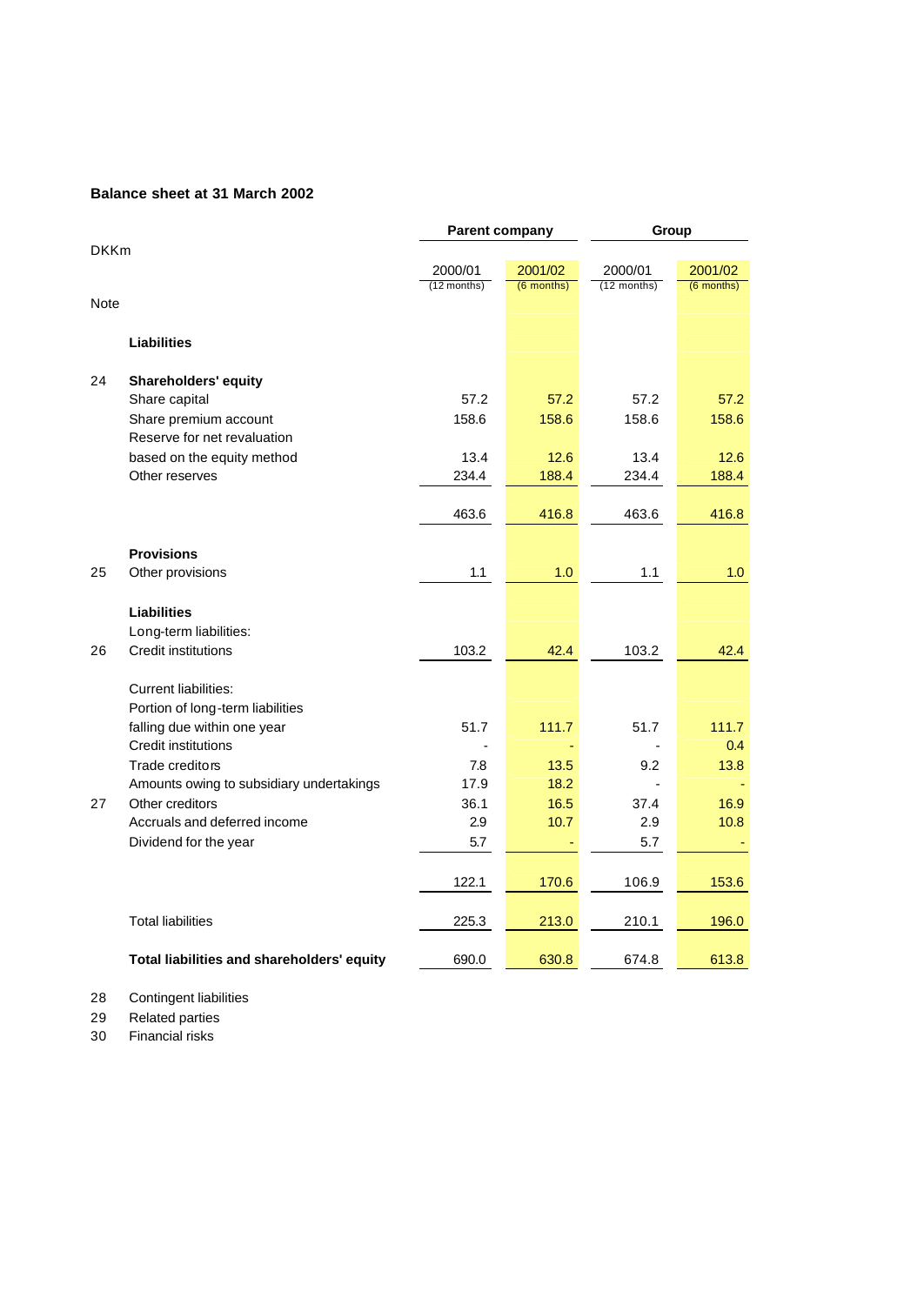### **Group overview**

|                                             | Ownership                | <b>Profit/loss</b><br>for the | <b>Share</b>           | Shareholders'         |                        |                                            |
|---------------------------------------------|--------------------------|-------------------------------|------------------------|-----------------------|------------------------|--------------------------------------------|
|                                             | interest<br>per cent     | year<br><b>DKKm</b>           | capital<br><b>DKKm</b> | equity<br><b>DKKm</b> | Number of<br>employees | <b>Activity</b>                            |
| Parent company:                             |                          |                               |                        |                       |                        |                                            |
| A/S Kjøbenhavns Sommer-Tivoli<br>Copenhagen | $\overline{\phantom{0}}$ | $-46.8$                       | 57.2                   | 416.8                 | 306                    | Amusement park                             |
| Subsidiary and associated undertakings:     |                          |                               |                        |                       |                        |                                            |
| Tivoli International A/S<br>Copenhagen      | 100                      | 0.1                           | 1.0                    | 13.9                  | 0                      | Development and desi<br>of amusement parks |
| Tivoli Artists Management A/S<br>Copenhagen | 100                      | 0.3                           | 1.0                    | 3.2                   | 0                      | Impresario and<br>artist agency            |
| Tivoli Museet A/S<br>Copenhagen             | 100                      | 0.0                           | 0.5                    | 1.6                   | 0                      | Museum                                     |
| Eatertainment A/S<br>Copenhagen             | 50                       | $-1.2$                        | 0.5                    | 3.6                   | 25                     | Restaurants                                |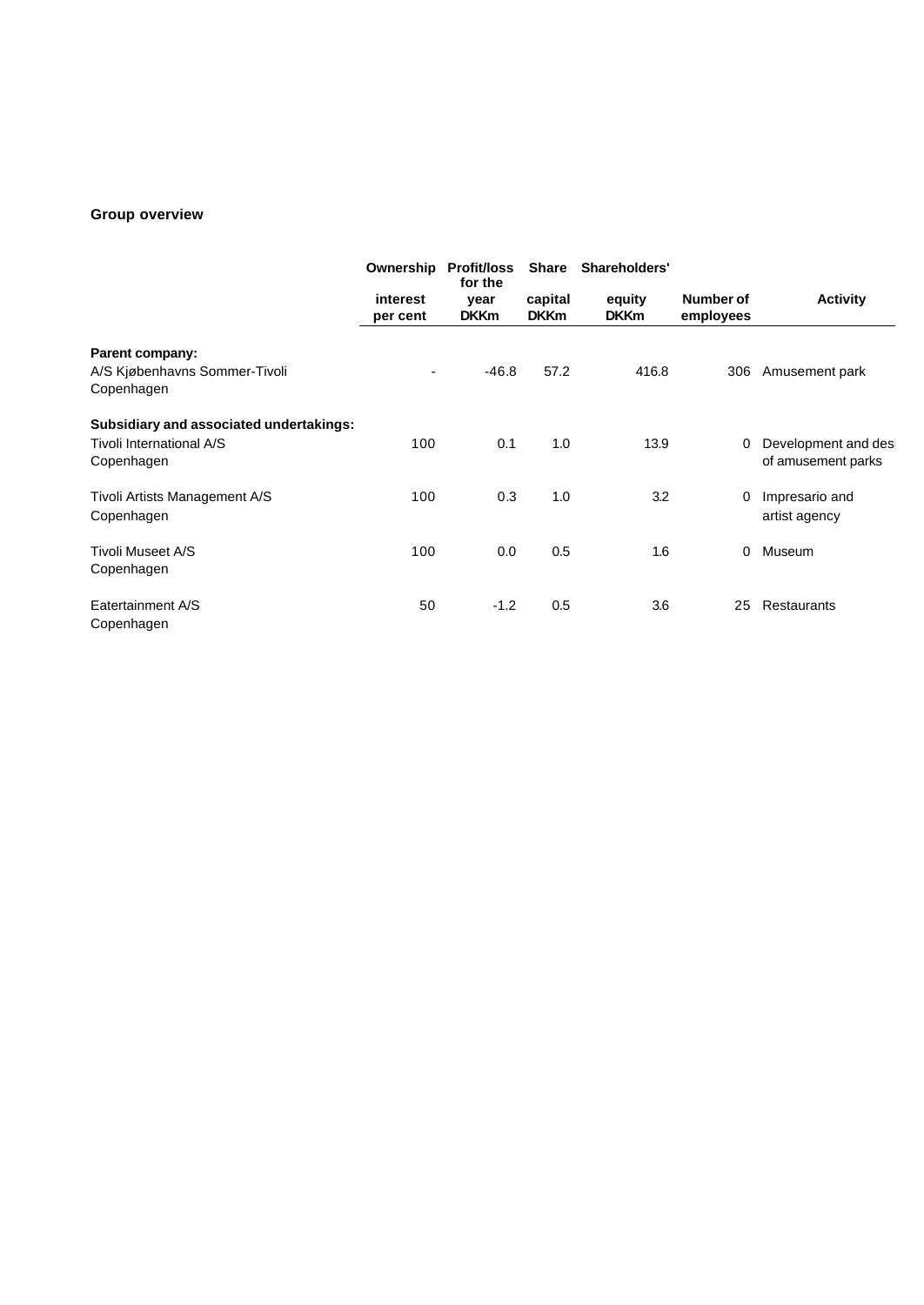|              |                                                             | 2000/01     | 2001/02      |
|--------------|-------------------------------------------------------------|-------------|--------------|
|              |                                                             | (12 months) | $(6$ months) |
|              |                                                             | <b>DKKm</b> | <b>DKKm</b>  |
| 1            | <b>Admission fees</b>                                       |             |              |
|              | <b>Tickets</b>                                              | 86.9        | 17.0         |
|              | Subscription                                                | 13.8        |              |
|              |                                                             | 100.7       | 17.0         |
|              |                                                             |             |              |
| $\mathbf{2}$ | Rides, entertainment, etc.                                  |             |              |
|              | Parentcompany                                               |             |              |
|              | <b>Rides</b>                                                | 99.0        | 5.5          |
|              | Games*                                                      | 31.3        | 8.3          |
|              | Shops                                                       | 17.7        | 2.8          |
|              | Concert Hall, etc.                                          | 11.2        | 8.8          |
|              |                                                             | 159.2       | 25.4         |
|              | Subsidiary and associated undertakings                      | 14.7        | 2.8          |
|              |                                                             | 173.9       | 28.2         |
|              |                                                             |             |              |
|              | * Games include the following:<br>Gross turnover from games | 82.7        | 29.6         |
|              | Prizes paid                                                 | $-41.2$     | $-17.2$      |
|              | Gaming taxes                                                | $-10.2$     | $-4.1$       |
|              | Total games                                                 | 31.3        | 8.3          |
|              |                                                             |             |              |
| 3            | <b>Rental income</b>                                        |             |              |
|              | Parent company                                              |             |              |
|              | Restaurants, self-service and fast food                     | 46.4        | 9.9          |
|              | Kiosks, entertainments, etc.                                | 11.4        | 4.0          |
|              | Exhibitions, service activities, etc.                       | 2.5         | 1.1          |
|              |                                                             | 60.3        | 15.0         |
|              | Subsidiary and associated undertakings                      | $-1.2$      | $-0.3$       |
|              |                                                             | 59.1        | 14.7         |
| 4            | Other operating income                                      |             |              |
|              | Parent company                                              |             |              |
|              | Project fees and work for third parties                     | 8.0         | 3.8          |
|              | Other                                                       | 20.2        | 4.3          |
|              |                                                             | 28.2        | 8.1          |
|              | Subsidiary and associated undertakings                      | 3.2         | 1.5          |
|              |                                                             | 31.4        | 9.6          |
|              |                                                             |             |              |
| 5            | Operating costs, electricity and heating                    |             |              |
|              | Parent company                                              |             |              |
|              | Cost of goods sold                                          | 13.7        | 2.4          |
|              | Miscellaneous operating costs, electricity and heating      | 19.3        | 9.1          |
|              |                                                             | 33.0        | $11.5$       |
|              | Subsidiary and associated undertakings                      | 4.3<br>37.3 | 0.9<br>12.4  |
|              |                                                             |             |              |
|              |                                                             |             |              |

**6 Maintenance** *Parent company*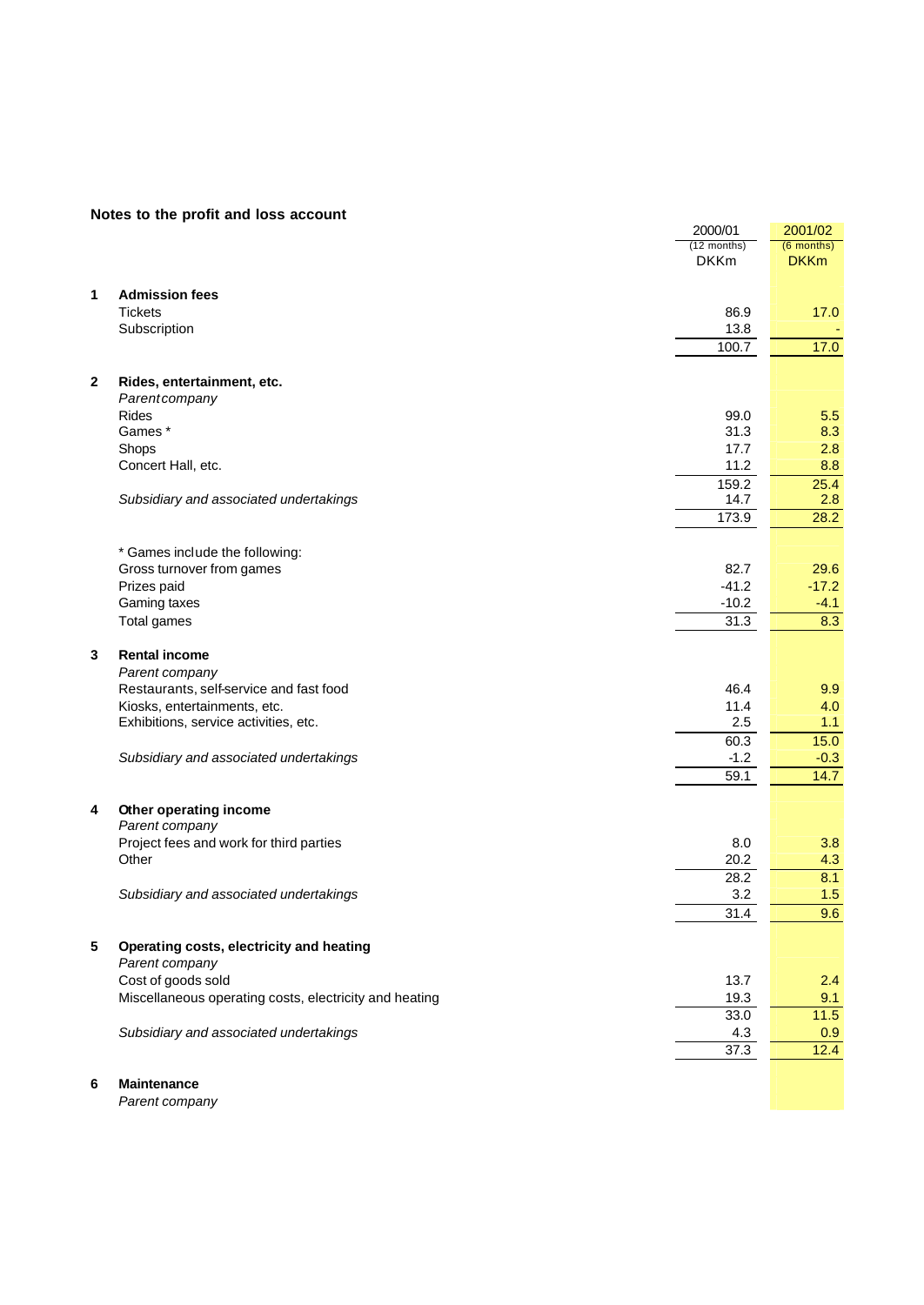|                |                                                                          | 2000/01     | 2001/02     |
|----------------|--------------------------------------------------------------------------|-------------|-------------|
|                |                                                                          | (12 months) | (6 months)  |
|                |                                                                          | <b>DKKm</b> | <b>DKKm</b> |
|                | Land                                                                     | 4.2         | 2.0         |
|                | <b>Buildings</b>                                                         | 12.2        | 10.0        |
|                | Rides and entertainments                                                 | 3.4         | 2.5         |
|                | Other                                                                    | 5.6         | 2.6         |
|                |                                                                          | 25.4        | 17.1        |
|                | Subsidiary and associated undertakings                                   | 0.9         | 0.2         |
|                |                                                                          | 26.3        | 17.3        |
|                |                                                                          |             |             |
| $\overline{7}$ | <b>Artistic events</b>                                                   |             |             |
|                | Tivoli's Symphony Orchestra                                              | 5.6         | 1.5         |
|                | Artists' fees, etc.                                                      | 13.7        | 0.5         |
|                | Other                                                                    | 12.5        | 4.2         |
|                |                                                                          | 31.8        | 6.2         |
|                |                                                                          |             |             |
| 8              | Property tax and insurance<br>Property tax                               | 9.9         | 5.7         |
|                | Insurance, etc.                                                          | 3.3         | 1.9         |
|                | Water rates, etc.                                                        | 0.6         |             |
|                |                                                                          | 13.8        | 7.6         |
|                |                                                                          |             |             |
| 9              | <b>Advertising and PR</b>                                                |             |             |
|                | Parent company                                                           |             |             |
|                | Advertisements                                                           | 13.2        | 3.5         |
|                | PR, photos and posters                                                   | 0.8         | 0.2         |
|                |                                                                          | 14.0        | 3.7         |
|                | Subsidiary and associated undertakings                                   | 0.1         |             |
|                |                                                                          | 14.1        | 3.7         |
|                |                                                                          |             |             |
|                | 10 Other external expenses                                               |             |             |
|                | Parent company                                                           |             |             |
|                | Fees to auditors appointed by the annual general meeting:<br>Audit fees: |             |             |
|                | KPMG C.Jespersen*                                                        | 0.4         | 0.3         |
|                | Grant Thornton*                                                          | 0.2         | 0.2         |
|                | Fees for non-audit services:                                             |             |             |
|                | KPMG C.Jespersen                                                         | 0.3         | 0.5         |
|                |                                                                          | 0.9         | 1.0         |
|                | Other external expenses                                                  | 30.1        | 12.1        |
|                |                                                                          | 31.0        | 13.1        |
|                | Subsidiary and associated undertakings                                   | 2.5         | 1.2         |
|                |                                                                          | 33.5        | 14.3        |
|                |                                                                          |             |             |
|                | * To these figures should be added fees in connection with the           |             |             |
|                | capital increase totalling DKK 0.5 million in 2000/01.                   |             |             |
|                |                                                                          |             |             |
| 11             | <b>Personnel costs</b>                                                   |             |             |
|                | Parent company                                                           |             |             |
|                | Salaries and wages                                                       | 126.2       | 41.6        |
|                | Pensions                                                                 | 5.4         | 2.5         |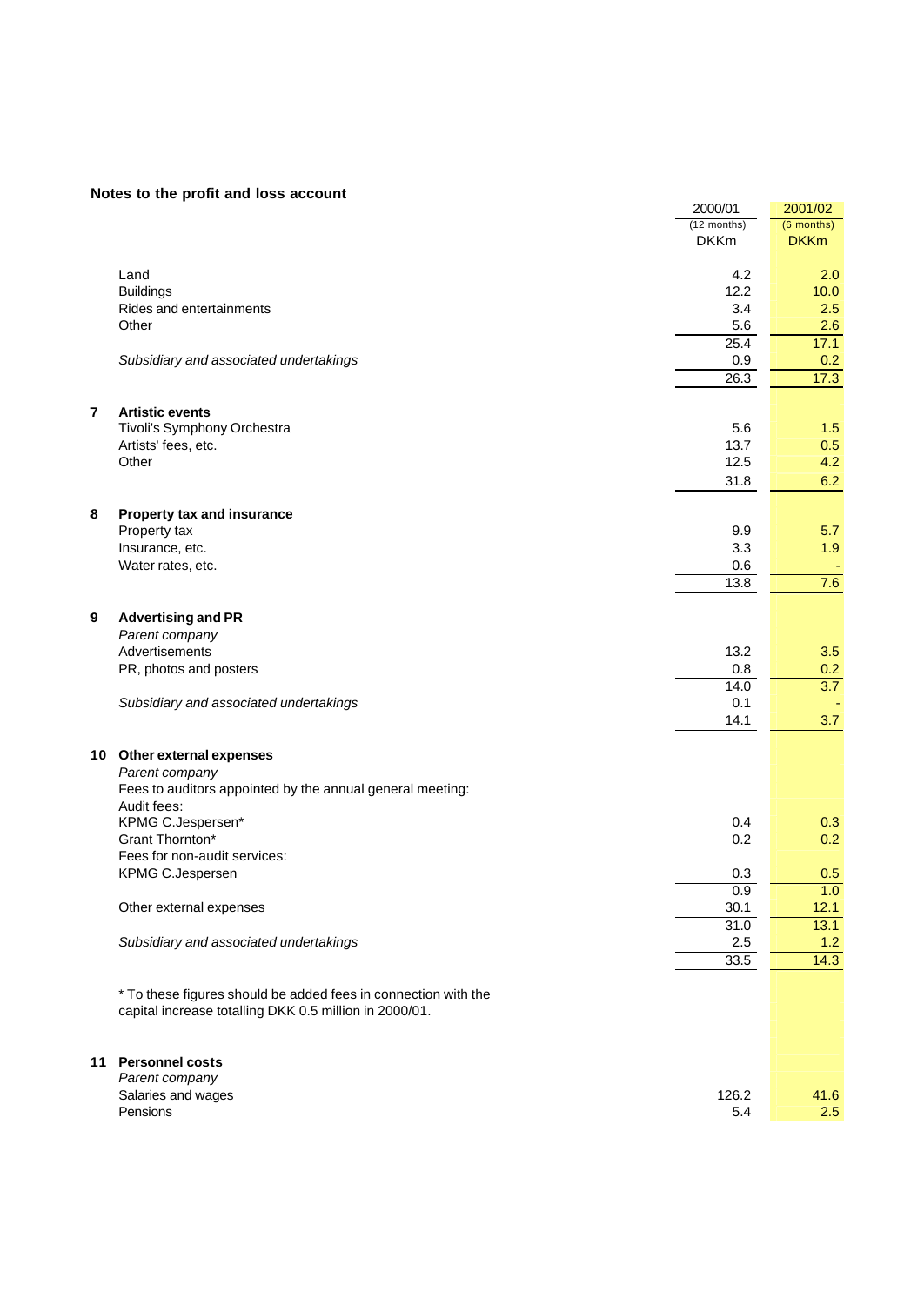|    |                                                                                        | 2000/01       | 2001/02      |
|----|----------------------------------------------------------------------------------------|---------------|--------------|
|    |                                                                                        | $(12$ months) | $(6$ months) |
|    |                                                                                        | <b>DKKm</b>   | <b>DKKm</b>  |
|    |                                                                                        |               |              |
|    | Other social security costs                                                            | 2.8           | 0.6          |
|    |                                                                                        | 134.4         | 44.7         |
|    | Subsidiary and associated undertakings                                                 |               |              |
|    | Salaries and wages                                                                     | 9.0           | 2.0          |
|    | Pensions                                                                               | 0.2           |              |
|    | Other social security costs                                                            | 0.1           | 0.1          |
|    |                                                                                        | 9.3           | 2.1          |
|    |                                                                                        | 143.7         | 46.8         |
|    |                                                                                        |               |              |
|    | Of which                                                                               |               |              |
|    | Board of Directors' remuneration                                                       | 0.8           | 0.4          |
|    | Management Board's remuneration                                                        | 3.6           | 2.2          |
|    |                                                                                        |               |              |
|    |                                                                                        | 7.2           | 3.9          |
|    | Salaries and wages are stated less own work on investments, etc. totalling             |               |              |
|    |                                                                                        |               |              |
|    | Pensions include allowances to former employees and widows of former employees at      |               |              |
|    | DKK 0.2 million. The capitalised value of pension commitments not covered by insurance |               |              |
|    | is DKK 0.9 million, for which a provision has been made.                               |               |              |
|    |                                                                                        |               |              |
|    | 12 Depreciation                                                                        |               |              |
|    | Parent company                                                                         |               |              |
|    | <b>Buildings</b>                                                                       | 26.7          | 13.3         |
|    | Machinery and equipment                                                                | 19.4          | 9.8          |
|    |                                                                                        | 46.1          | 23.1         |
|    | Subsidiary and associated undertakings                                                 | 0.7           | 0.6          |
|    |                                                                                        | 46.8          | 23.7         |
|    |                                                                                        |               |              |
|    | 13 Subsidiary and associated undertakings                                              |               |              |
|    | Subsidiary undertakings                                                                |               |              |
|    | Profit before tax                                                                      |               |              |
|    |                                                                                        | 0.6           | 0.6          |
|    | Corporation tax                                                                        | $-0.2$        | $-0.2$       |
|    | Profit before tax                                                                      | 0.4           | 0.4          |
|    |                                                                                        |               |              |
|    | Associated undertakings                                                                |               |              |
|    | Loss before tax                                                                        | $-0.4$        | $-1.2$       |
|    | Elimination of intercompany profits                                                    | $-0.6$        |              |
|    |                                                                                        | $-1.0$        | $-1.2$       |
|    | Corporation tax                                                                        |               |              |
|    | Loss after tax                                                                         | -1.0          | $-1.2$       |
|    |                                                                                        |               |              |
|    |                                                                                        |               |              |
| 14 | Other interest receivable and similar income                                           |               |              |
|    | Parent company                                                                         | 3.8           | 1.6          |
|    |                                                                                        |               |              |
|    | Subsidiary and associated undertakings                                                 | 0.7           | 0.4          |
|    |                                                                                        | 4.5           | 2.0          |
|    | Elimination of intercompany interest                                                   | $-0.7$        | $-0.4$       |
|    |                                                                                        | 3.8           | 1.6          |
|    |                                                                                        |               |              |
|    | root noughla and oimilar ovnangeg                                                      |               |              |

#### **15 Interest payable and similar expenses**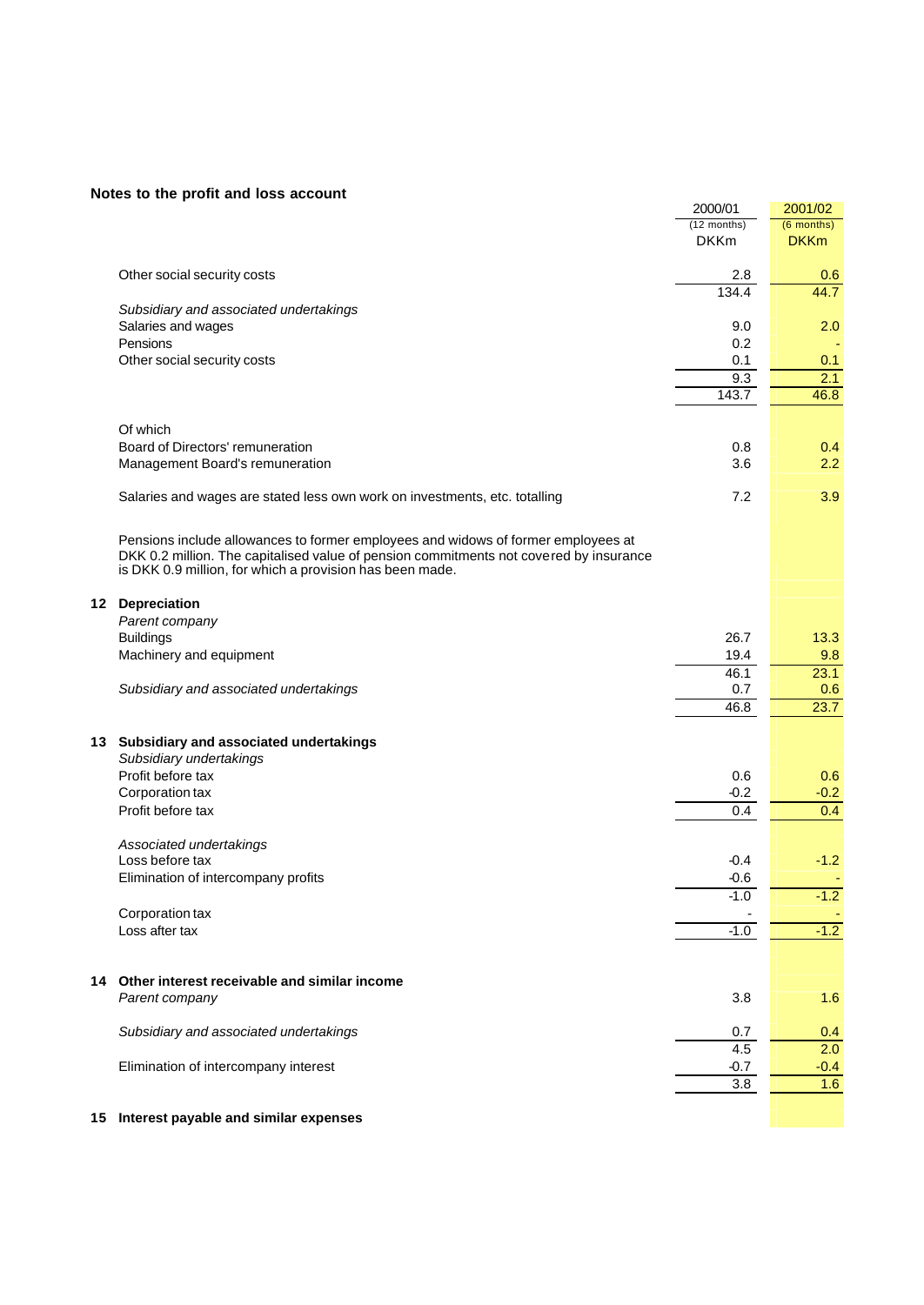|    |                                                                     | 2000/01        | 2001/02       |
|----|---------------------------------------------------------------------|----------------|---------------|
|    |                                                                     | $(12$ months)  | (6 months)    |
|    |                                                                     | <b>DKKm</b>    | <b>DKKm</b>   |
|    | Parent company                                                      | 12.3           | 5.7           |
|    | Subsidiary and associated undertakings                              |                |               |
|    |                                                                     | 12.3           | 5.7           |
|    | Elimination of intercompany interest                                | $-0.7$<br>11.6 | $-0.4$<br>5.3 |
|    |                                                                     |                |               |
| 16 | Tax on profit from ordinary activities                              |                |               |
|    | Tax on the year's taxable income                                    | 0.0            | 0.0           |
|    | Adjustment of deferred tax                                          | 1.8            | $-19.4$       |
|    |                                                                     | 1.8            | $-19.4$       |
|    | Corporation tax paid in the year                                    |                |               |
|    | <b>Tax reconciliation</b>                                           |                |               |
|    | Tax on profit from ordinary activities is calculated at the rate of |                |               |
|    | 30% of the profit from ordinary activities before tax as follows:   | 3.0            | $-19.9$       |
|    | Tax effect of:                                                      |                |               |
|    | Deductible expenses relating to capital increase                    | $-0.5$         |               |
|    | Non-deductible expenses                                             | 0.1            | 0.1           |
|    | Adjustments in respect of prior years*                              | $-0.6$         |               |
|    | Other adjustments                                                   |                | 0.4           |
|    | Effect of tax reduction (32% to 30%) on deferred<br>tax             | $-0.2$         |               |
|    |                                                                     | 1.8            | $-19.4$       |
|    |                                                                     |                |               |
|    | Effective tax rate                                                  | 18%            | $-29%$        |
|    |                                                                     |                |               |

\* Effect on deferred tax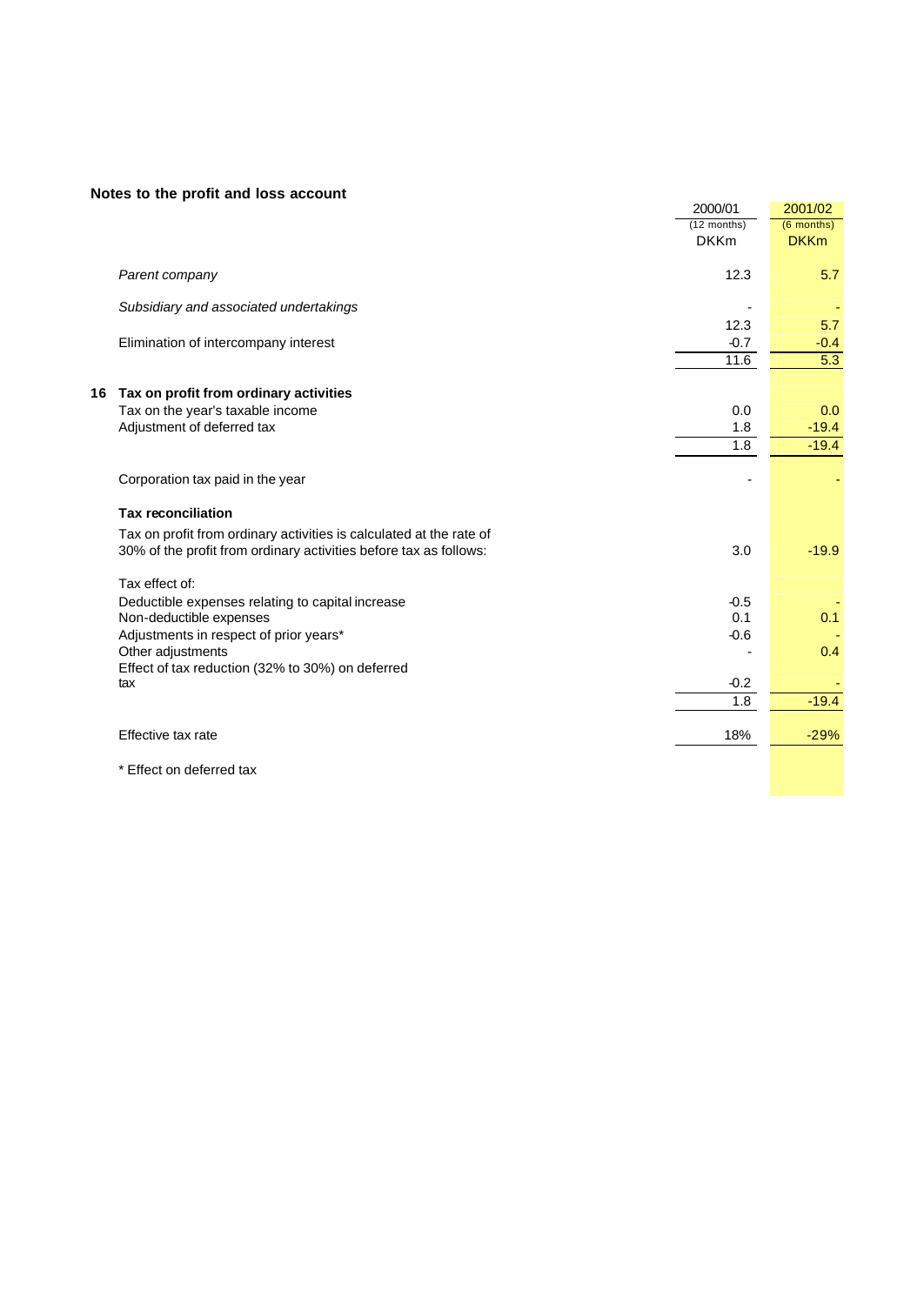|    | Notes to the cash flow statement and the balance sheet       |               |              |
|----|--------------------------------------------------------------|---------------|--------------|
|    |                                                              | 2000/01       | 2001/02      |
|    |                                                              | $(12$ months) | $(6$ months) |
|    |                                                              | <b>DKKm</b>   | <b>DKKm</b>  |
|    |                                                              |               |              |
|    | 17 Movements in working capital                              |               |              |
|    | Parent company                                               |               |              |
|    | Movements in debtors, etc.                                   | $-1.2$        | 6.8          |
|    | Movements in stocks                                          | 5.1           |              |
|    |                                                              |               | 0.5          |
|    | Movements in creditors, other debt, etc.                     | $-16.0$       | $-5.6$       |
|    |                                                              | $-12.1$       | 1.6          |
|    | Subsidiary and associated undertakings                       | 2.0           | $-2.3$       |
|    |                                                              | $-10.1$       | $-0.7$       |
|    |                                                              |               |              |
|    | 18 Land and buildings                                        |               |              |
|    | Acquisition price:                                           |               |              |
|    | Total acquisition price at 1 October                         | 647.6         | 676.3        |
|    | Transferred from plant under construction                    | 10.5          |              |
|    | <b>Additions</b>                                             | 21.5          | 0.1          |
|    |                                                              | 2.0           |              |
|    | Additions, value of own work                                 |               |              |
|    | Disposals                                                    | $-5.3$        |              |
|    | Total acquisition price at 31 March                          | 676.3         | 676.4        |
|    |                                                              |               |              |
|    | Depreciation:                                                |               |              |
|    | Total depreciation and write-downs at 1 October              | 224.1         | 246.7        |
|    | Depreciation on disposal                                     | $-4.1$        |              |
|    | Depreciation and write-downs in the year                     | 26.7          | 13.3         |
|    | Total depreciation and write-downs at 31 March               | 246.7         | 260.0        |
|    |                                                              |               |              |
|    | Book value at 31 March                                       | 429.6         | 416.4        |
|    |                                                              |               |              |
|    |                                                              |               |              |
|    | Cash value of publicly assessed properties at 1 January 2002 | 548.5         | 548.5        |
|    |                                                              |               |              |
|    |                                                              |               |              |
| 19 | <b>Plant under construction</b>                              |               |              |
|    | Total acquisition price at 1 October                         | 10.5          | 15.8         |
|    | Transferred to land and buildings                            | $-10.5$       |              |
|    | Transferred to other plant, machinery and equipment          |               | $-4.1$       |
|    | Additions                                                    | 12.1          | 16.0         |
|    | Additions, value of own work                                 | 3.7           | 2.3          |
|    | Total acquisition price at 31 March                          | 15.8          | 30.0         |
|    |                                                              |               |              |
|    |                                                              |               |              |
|    | 20 Other plant, machinery and equipment                      |               |              |
|    | Parent company                                               |               |              |
|    | Acquisition price:                                           |               |              |
|    | Total acquisition price at 1 October                         | 256.6         | 263.0        |
|    | Transferred from plant under construction                    |               | 4.1          |
|    |                                                              |               |              |
|    | Additions                                                    | 18.5          | 3.4          |
|    | Additions, value of own work                                 |               | 0.3          |
|    | Disposals                                                    | $-12.1$       |              |
|    | Total acquisition price at 31 March                          | 263.0         | 270.8        |
|    |                                                              |               |              |
|    |                                                              |               |              |

Depreciation:

#### **Notes to the cash flow statement and the balance sheet**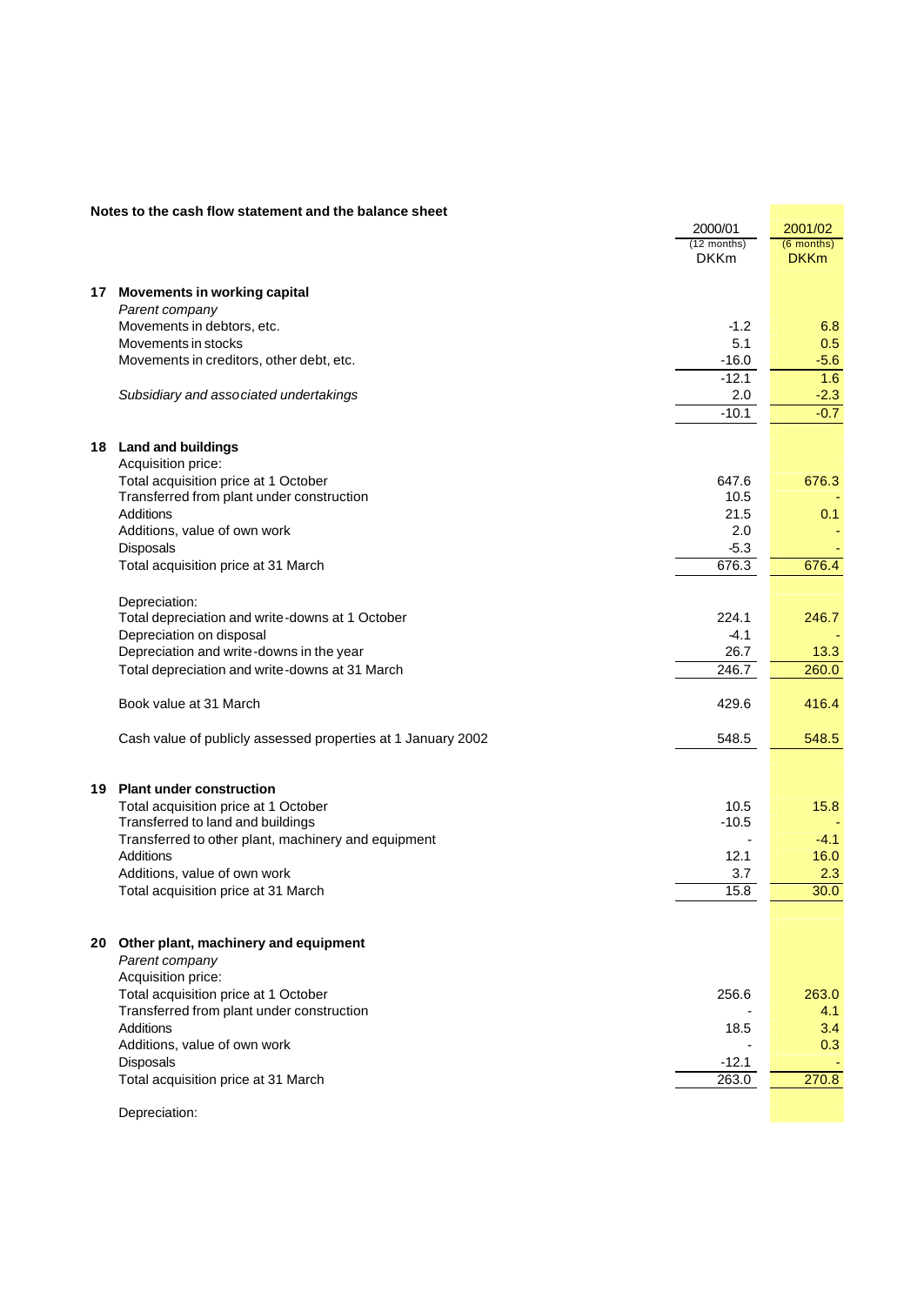#### **Notes to the cash flow statement and the balance sheet**

| tes to the cash flow statement and the balance sheet |             |              |
|------------------------------------------------------|-------------|--------------|
|                                                      | 2000/01     | 2001/02      |
|                                                      | (12 months) | $(6$ months) |
|                                                      | <b>DKKm</b> | <b>DKKm</b>  |
|                                                      |             |              |
| Total depreciation and write-downs at 1 October      | 176.8       | 193.8        |
| Depreciation on disposal                             | $-2.4$      |              |
| Depreciation and write-downs in the year             | 19.4        | 9.8          |
| Total depreciation and write-downs at 31 March       | 193.8       | 203.6        |
|                                                      |             |              |
| Book value at 31 March                               | 69.2        | 67.2         |
|                                                      |             |              |
| Subsidiary undertakings                              |             |              |
| Acquisition price:                                   |             |              |
| Total acquisition price at 1 October                 | 0.6         | 6.1          |
| Additions                                            | 5.5         |              |
| Total acquisition price at 31 March                  | 6.1         | 6.1          |
|                                                      |             |              |
| Depreciation:                                        |             |              |
| Total depreciation at 1 October                      | 0.6         | 1.3          |
| Depreciation and write-downs in the year             | 0.7         | 0.6          |
| Total depreciation and write-downs at 31 March       | 1.3         | 1.9          |
|                                                      |             |              |
| Book value at 31 March                               | 4.8         | 4.2          |
|                                                      |             |              |
| Book value of the Group at 31 March                  | 74.0        | 71.4         |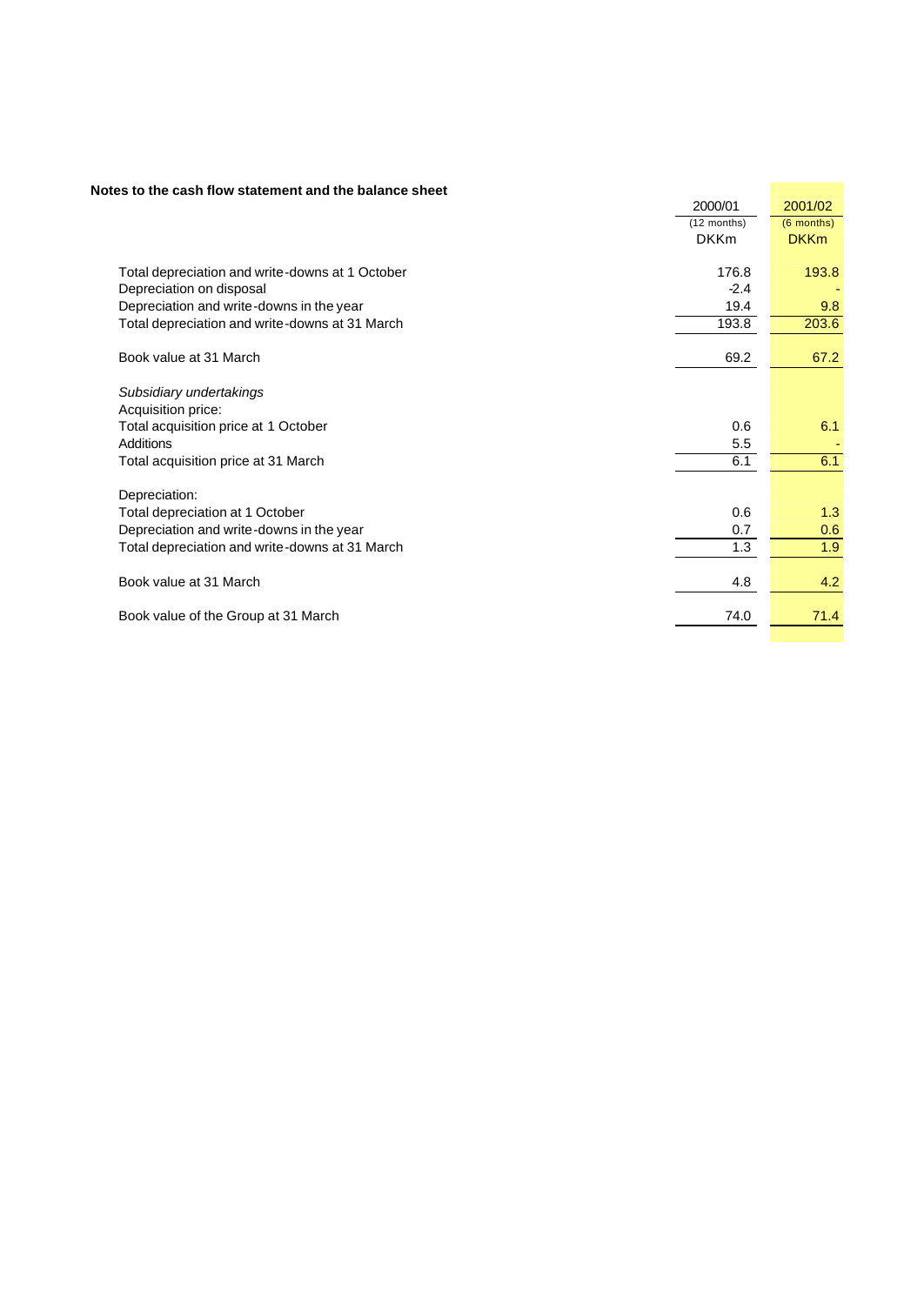#### **Notes to the balance sheet**

|    |                                                                                   | 2000/01                      | 2001/02                     |
|----|-----------------------------------------------------------------------------------|------------------------------|-----------------------------|
|    |                                                                                   | $(12$ months)<br><b>DKKm</b> | $(6$ months)<br><b>DKKm</b> |
|    |                                                                                   |                              |                             |
| 21 | Shares in subsidiary and associated undertakings<br>Subsidiary undertakings       |                              |                             |
|    | Acquisition price:                                                                |                              |                             |
|    | Total acquisition price at 1 October                                              | 3.9                          | 3.9                         |
|    | Total acquisition price at 31 March                                               | 3.9                          | 3.9                         |
|    | Revaluation:                                                                      |                              |                             |
|    | Total revaluation at 1 October                                                    | 14.0                         | 14.4                        |
|    | Profit for the year                                                               | 0.4                          | 0.4                         |
|    | Total revaluation at 31 March                                                     | 14.4                         | 14.8                        |
|    | Book value at 31 March                                                            | 18.3                         | 18.7                        |
|    | Associated undertakings                                                           |                              |                             |
|    | Acquisition price:                                                                |                              |                             |
|    | Total acquisition price at 1 October<br><b>Additions</b>                          | 5.8                          | 5.8                         |
|    | Total acquisition price at 31 March                                               | 5.8                          | 5.8                         |
|    |                                                                                   |                              |                             |
|    | Revaluation:                                                                      |                              |                             |
|    | Total revaluation at 1 October                                                    |                              | $-1.0$                      |
|    | Loss for the year                                                                 | $-0.4$                       | $-1.2$                      |
|    | Elimination of intercompany profits                                               | $-0.6$                       |                             |
|    | Total revaluation at 31 March                                                     | $-1.0$                       | $-2.2$                      |
|    | Book value at 31 March                                                            | 4.8                          | 3.6                         |
|    | The book value is distributed as follows:                                         |                              |                             |
|    | <b>Tivoli International</b>                                                       | 13.8                         | 13.9                        |
|    | Tivoli Artists Management                                                         | 2.9                          | 3.2                         |
|    | <b>Tivoli Museet</b>                                                              | 1.6                          | 1.6                         |
|    | Eatertainment                                                                     | 4.8                          | 3.6                         |
|    | 22 Debtors                                                                        |                              |                             |
|    | Parent company                                                                    |                              |                             |
|    | Leaseholders<br>Other debtors                                                     | 9.6<br>13.6                  | 8.2<br>7.6                  |
|    |                                                                                   | 23.2                         | 15.8                        |
|    | Subsidiary and associated undertakings                                            | 0.7                          | 0.8                         |
|    |                                                                                   | 23.9                         | 16.6                        |
|    |                                                                                   |                              |                             |
| 23 | Deferred tax assets<br>Deferred tax is provided at the rate of 30% and comprises: |                              |                             |
|    | <b>Buildings</b>                                                                  | $-5.0$                       | $-1.5$                      |
|    | Other plant, machinery and equipment                                              | $-1.0$                       | 0.8                         |
|    | Stocks and debtors                                                                | 1.7                          | 2.1                         |
|    | Accounting provisions                                                             | 0.4                          | 0.3                         |
|    | Value of tax losses                                                               | 5.2                          | 19.0                        |
|    | Tax assets included in the accounts                                               | 1.3                          | 20.7                        |
|    |                                                                                   |                              |                             |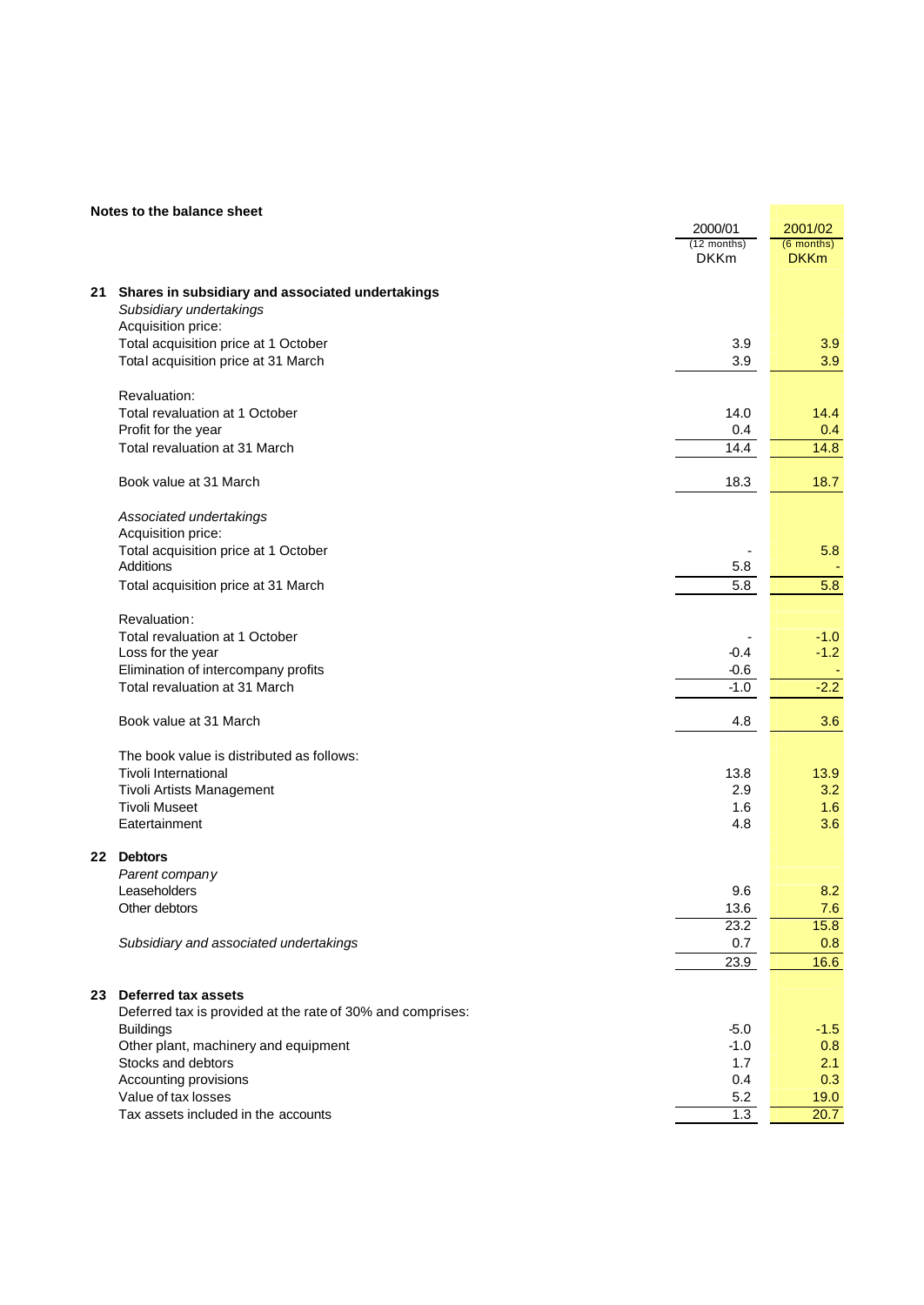#### **Notes to the balance sheet**

|    | Notes to the balance sheet                                                 |               |              |
|----|----------------------------------------------------------------------------|---------------|--------------|
|    |                                                                            | 2000/01       | 2001/02      |
|    |                                                                            | $(12$ months) | $(6$ months) |
|    |                                                                            | <b>DKKm</b>   | <b>DKKm</b>  |
|    |                                                                            |               |              |
|    |                                                                            |               |              |
|    | 24 Shareholders' equity                                                    |               |              |
|    | Share capital at 1 October                                                 | 45.7          | 57.2         |
|    | Issue of new shares                                                        | 11.5          |              |
|    | Share capital at 31 March                                                  | 57.2          | 57.2         |
|    | Share premium account at 1 October                                         |               | 158.6        |
|    | Share premium account during the year                                      | 165.7         |              |
|    | Costs of issue                                                             | -7.1          |              |
|    | Share premium account at 31 March                                          | 158.6         | 158.6        |
|    | Reserve for net revaluation at 1 October                                   | 14.0          | 13.4         |
|    | Loss for the year in subsidiary and associated undertakings                | $-0.6$        | $-0.8$       |
|    | Reserve for net revaluation at 31 March                                    | 13.4          | 12.6         |
|    |                                                                            |               |              |
|    | Other reserves at 1 October                                                | 228.2         | 234.4        |
|    | Accumulated effect of accounting policy change                             | 3.1           |              |
|    | Transferred from profit/loss for the year                                  | 2.5           | $-46.8$      |
|    | Transferred from reserve for net revaluation                               | 0.6           | 0.8          |
|    | Other reserves at 31 March                                                 | 234.4         | 188.4        |
|    | Shareholders' equity at 31 March                                           | 463.6         | 416.8        |
|    |                                                                            |               |              |
| 25 | Other provisions                                                           |               |              |
|    | Provisions at 1 October                                                    | 1.9           | 1.1          |
|    | Used in the year                                                           | $-0.8$        | $-0.1$       |
|    | Provisions at 31 March                                                     | 1.1           | 1.0          |
|    | The remaining provision mainly comprises pension commitments, see note 11. |               |              |
|    |                                                                            |               |              |
| 26 | Long-term liabilities                                                      |               |              |
|    | Falling due in one to five years                                           | 26.0          | 8.0          |
|    | Falling due after five years                                               | 77.2          | 34.4         |
|    |                                                                            | 103.2         | 42.4         |
| 27 | <b>Other creditors</b>                                                     |               |              |
|    | Parent company                                                             |               |              |
|    | Holiday pay                                                                | 11.8          | 11.7         |
|    | Tax deducted from income at source, etc.                                   | 7.1           | 0.1          |
|    | Other                                                                      | 17.2          | 4.7          |
|    |                                                                            | 36.1          | 16.5         |
|    | Subsidiary and associated undertakings                                     | 1.3           | 0.4          |
|    |                                                                            | 37.4          | 16.9         |

#### **28 Contingent liabilities, etc.**

Letters of indemnity in the amount of DKK 160 million have been registered on land and buildings having a book value of DKK 411.8 million as security to credit institutions.